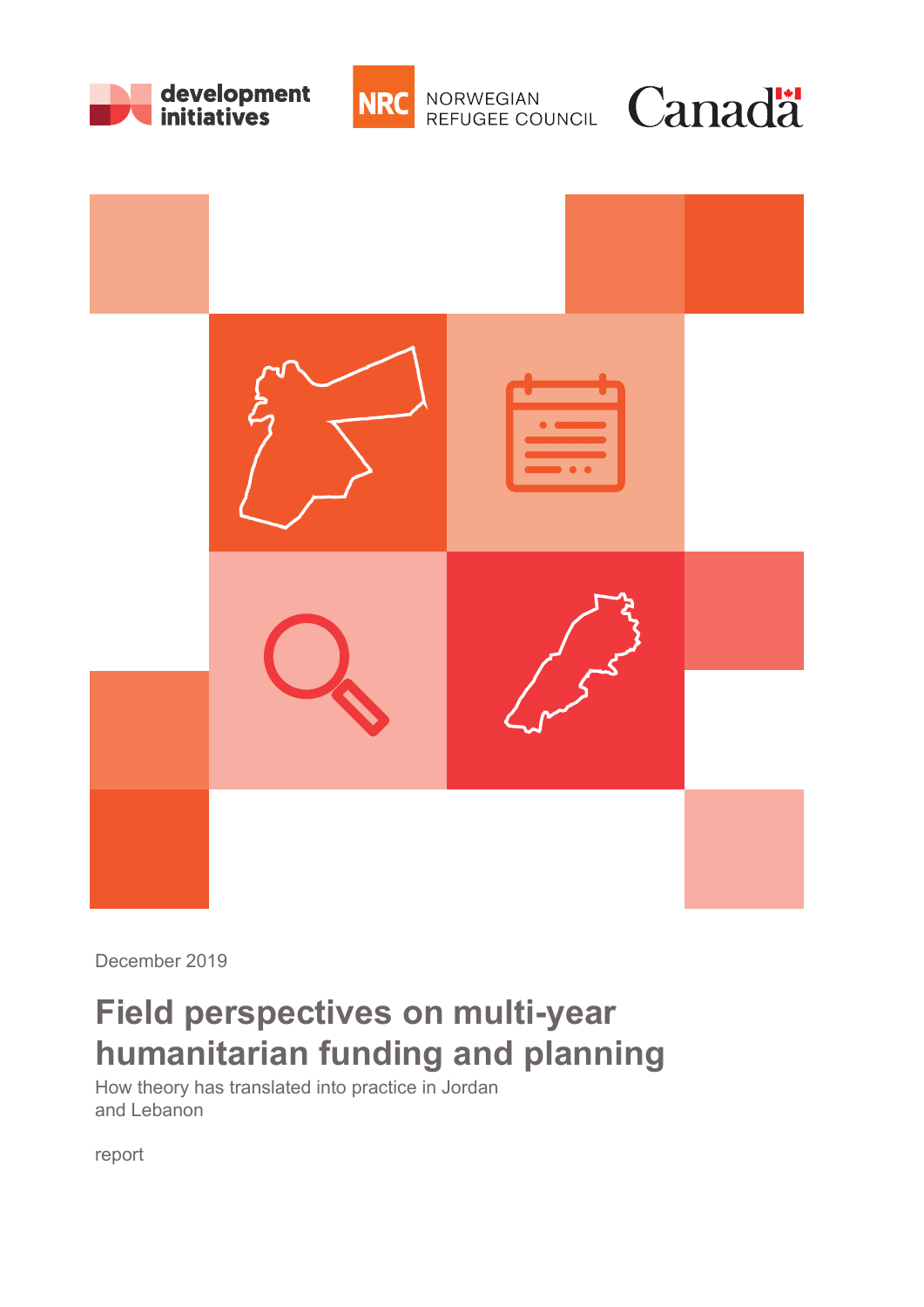# **Acknowledgements**

This report was produced in partnership between the Norwegian Refugee Council (NRC) and Development Initiatives (DI) and funded by the government of Canada.

The paper was written by Niklas Rieger (Senior Analyst) at DI. The author would like to thank colleagues at the NRC that were instrumental in facilitating and hosting the incountry research: Cecilia Roselli and Andrea Farrés Jiménez at NRC Geneva; Muriel Tschopp and Jesse Delbridge at NRC Jordan; Kate Norton, Kate McGrane, Racha El Daoi and Mike Bruce at NRC Lebanon. Thanks also goes to colleagues who provided valuable inputs as the paper was being developed, including: Lydia Poole for methodological review; Angus Urquhart at DI for content and editorial review; Alice McAndrew and Telche Hanley-Moyle at DI for communication and publication support; Rebecca Hills for copy editing; Joao Goncalves at DI for project management. Finally, this research greatly benefited from the time and thought devoted by a wide range of stakeholders who contributed qualitative input through key informant interviews or data. A full list of these contributors is available in the Annex.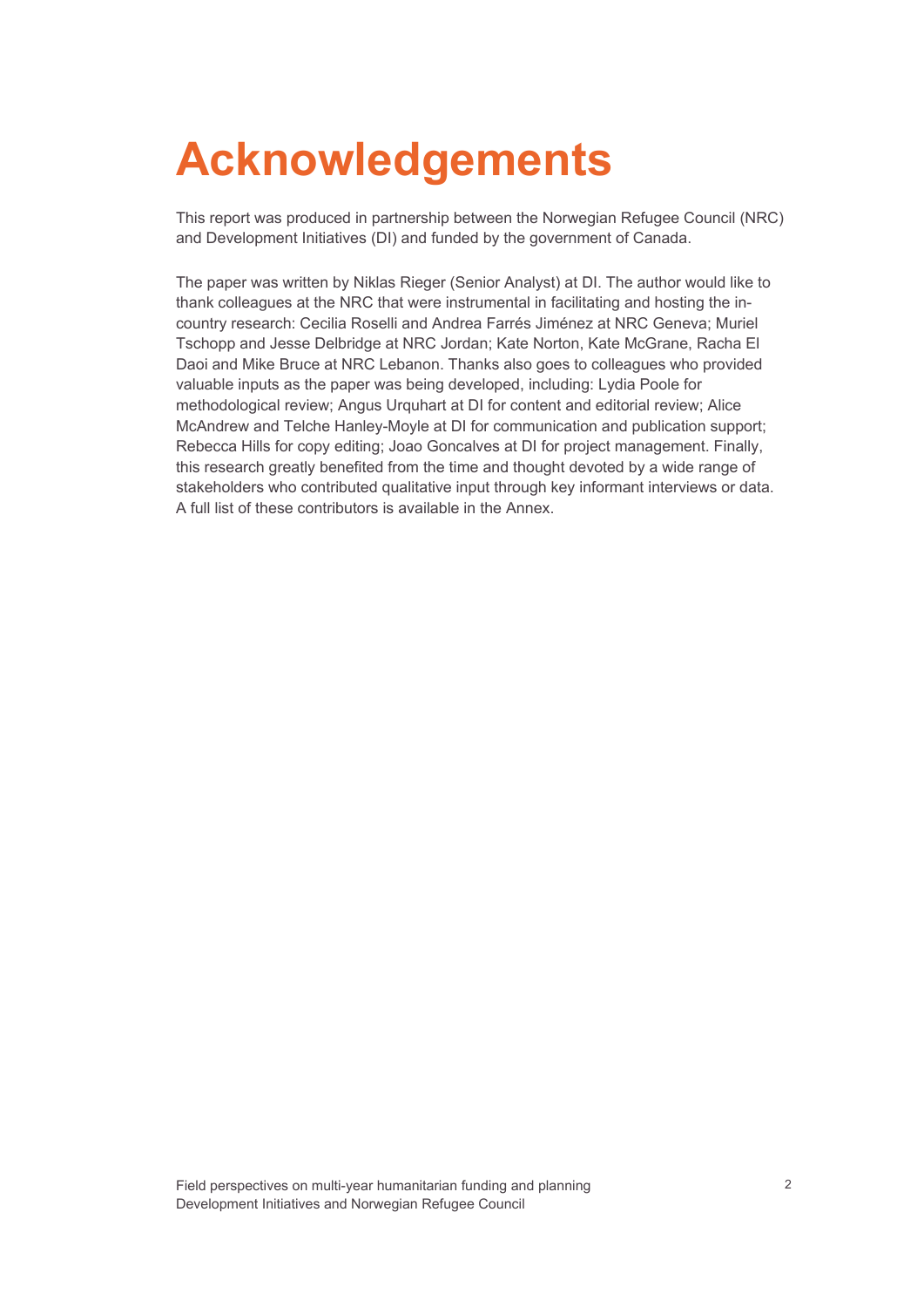## **Acronyms**

| <b>FTS</b>   | <b>Financial Tracking Service</b>                            |
|--------------|--------------------------------------------------------------|
| <b>JCLA</b>  | Justice Center for Legal Aid                                 |
| <b>MOPIC</b> | Ministry of Planning and International Cooperation in Jordan |
| <b>MYHF</b>  | multi-year humanitarian funding                              |
| <b>MYHFP</b> | multi-year humanitarian funding and planning                 |
| <b>NGO</b>   | non-governmental organisation                                |
| <b>OCHA</b>  | Office for the Coordination of Humanitarian Affairs          |
| <b>OECD</b>  | Organisation for Economic Co-operation and Development       |
| <b>SGBV</b>  | sexual and gender-based violence                             |
| UN           | <b>United Nations</b>                                        |
| <b>UNHCR</b> | UN High Commissioner for Refugees                            |
| <b>WFP</b>   | World Food Programme                                         |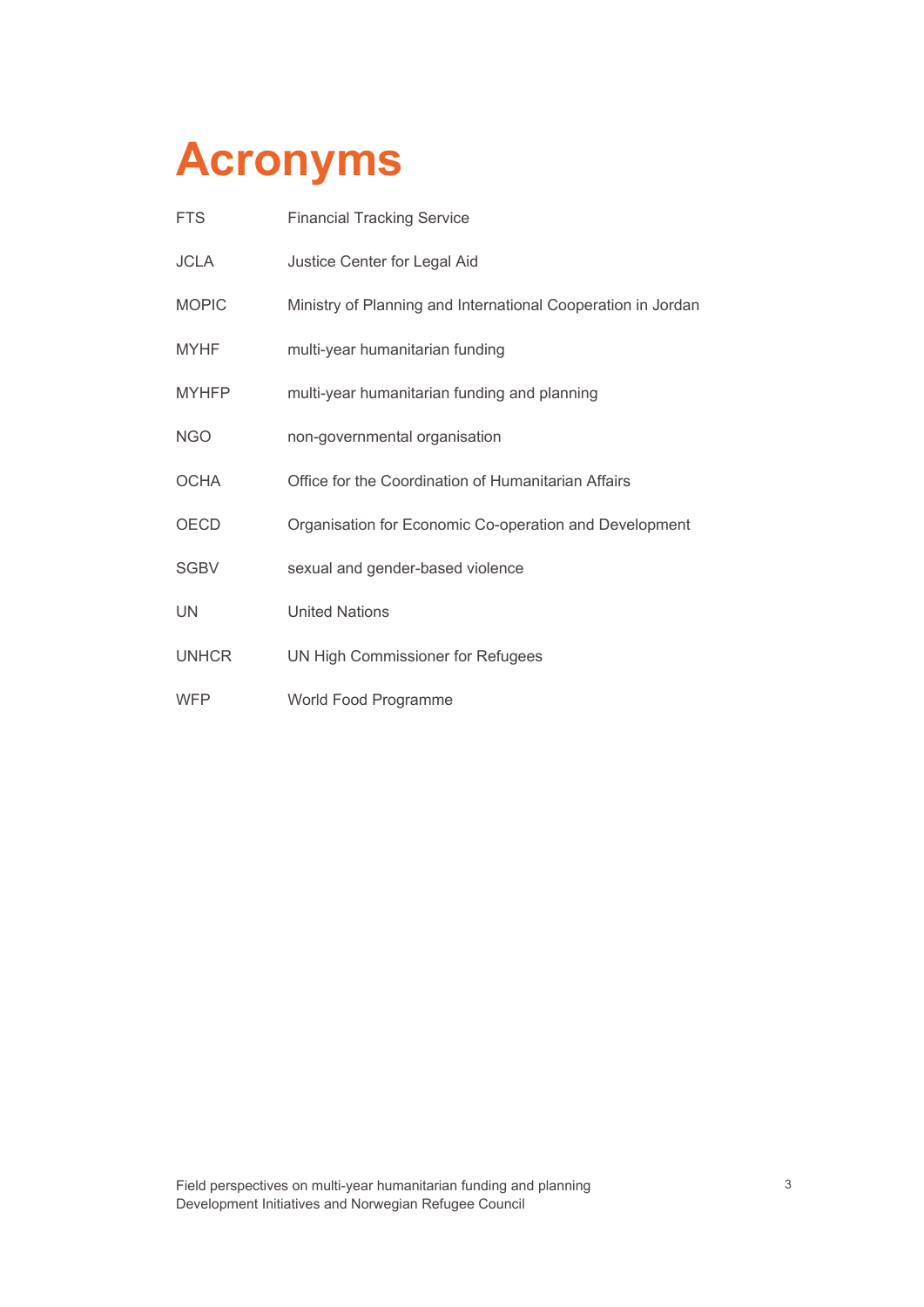## **Contents**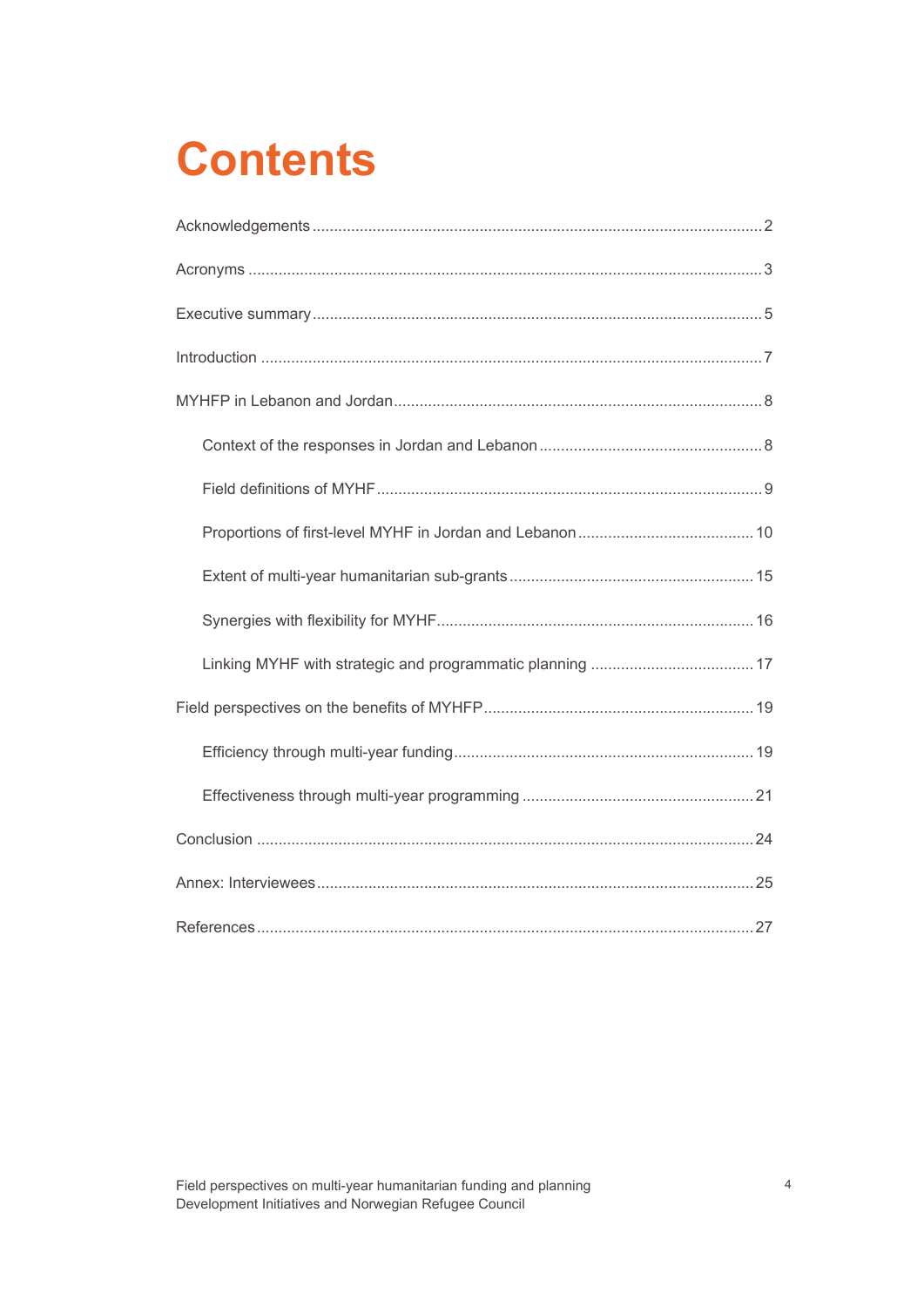## **Executive summary**

The research below seeks to support the Grand Bargain workstream on enhanced quality of funding by providing evidence from two countries – Lebanon and Jordan – on multiyear humanitarian funding and planning (MYHFP).

Both sample countries have experienced protracted humanitarian crises with consistently large numbers of displaced populations. Total humanitarian funding to both responses has remained high since 2013, though it has steadily decreased in recent years. These conditions, coupled with the presence of multi-year strategic response plans, seem conducive to realising MYHFP.

The key informant interviews in both countries indicate a lack of a commonly agreed definition of multi-year humanitarian funding (MYHF) in terms of the time frame of grants. According to their own definitions, donors and implementers reported a wide variation in the share of MYHF provided and received. There was a shared sense in Lebanon and Jordan that the overall proportion of MYHF has not been significant enough to transform the humanitarian response, despite increases since 2016. The provision of multi-year grants beyond the first level of funding was reportedly even more limited across all international implementers. These implementers cited a lack of their own budget visibility, limited capacity by downstream partners to absorb long-term funding, and restrictions on the original grant as obstacles to providing multi-year sub-grants.

Donors and implementers in both contexts reinforced the need for MYHF to be flexible to unlock its potential in improving the response. This can reportedly be achieved through low levels of earmarking or by allowing for adaptive programming. The latter requires the ability to move funds between budget lines, activities, geographical regions and years with minimal delays.

In terms of the links between the time frame of funding and planning processes, all interviewed actors in Jordan and Lebanon plan strategically for the longer term, though this tends to be marginally influenced by the funding available. The link between time frame of funding and that of programmes varies by the size of operations, with the largest implementers relying on a mix of income streams with different time frames and levels of earmarking, making it more difficult to implement multi-year funding as multi-year programmes.

The perceived efficiency gains through MYHFP in both contexts were through lower administrative burdens of grant management and higher staff retention for implementers. The internal capacity building through the latter was identified to be of particular importance to local and national actors.

Interviewees further identified a range of effectiveness gains unlocked by flexible MYHFP. These include a continued presence, resulting in greater trust with affected populations, and better baselines through a longer start-up phase. Through flexible and predictable funding, implementers cited the benefit of being able to adapt programmes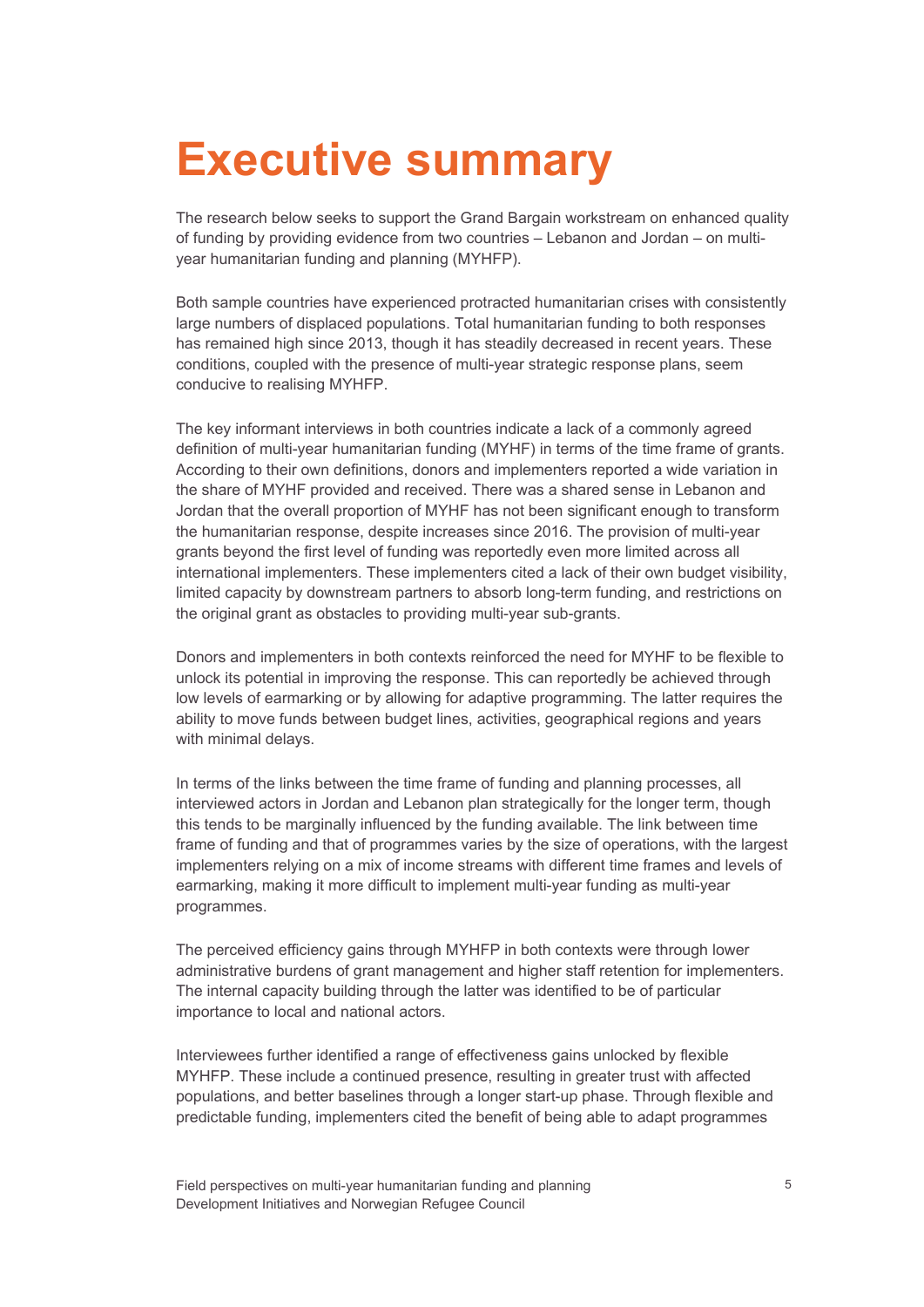based on learning and changing need. It might also provide the opportunity in more stable crisis contexts to facilitate a transition from humanitarian to development response.

Throughout the research, several recommendations to the global Grand Bargain workstream on enhanced quality of funding are identified based on field perspectives from all stakeholders. These include the need to establish a shared understanding of how to define MYHF and what its role should be in different contexts: to more effectively meet humanitarian needs or to transition to a development response. There also seems to be scope for donors of MYHF to share their lessons learned, and for implementers to outline more clearly what MYHFP enables them to do. The provision of multi-year sub-grants remains a challenge that requires stronger efforts to realise the benefits of MYHFP through the entire humanitarian system.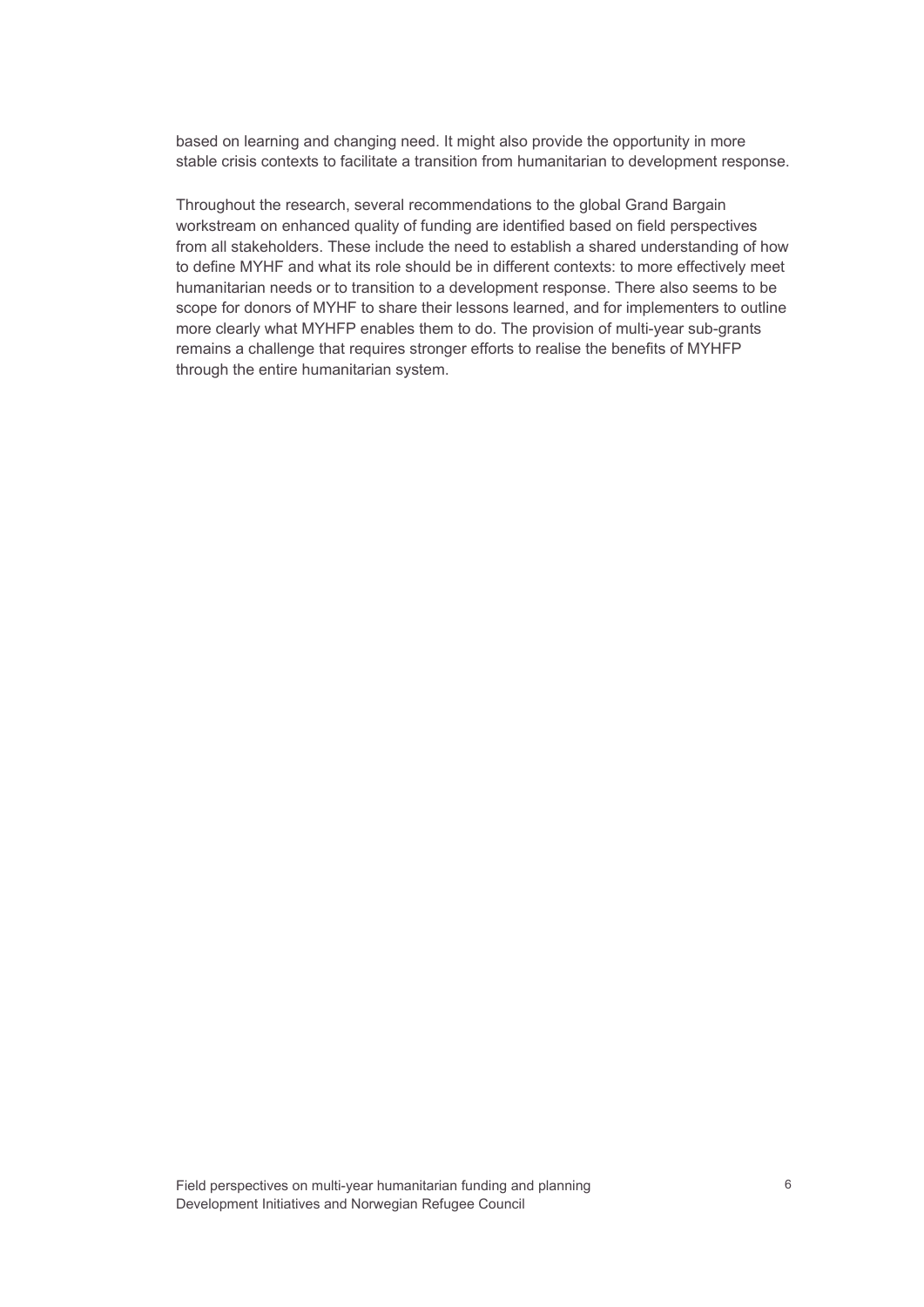## **Introduction**

At the Grand Bargain Annual Meeting in 2019, the provision of higher quality humanitarian funding was identified as a key enabler to move towards a more efficient and effective humanitarian response. Since the merging of the Grand Bargain workstreams on multi-year humanitarian funding and planning (MYHFP) and on reduced earmarking, the newly formed workstream on quality funding has sought to build an evidence base on the presence and impact of predictable and flexible funding (NRC, FAO and OCHA, 2017; Development Initiatives, 2019).

The purpose of this research is to contribute to an improved understanding of how predictable and flexible funding affects the reality in the field. It identifies recommendations to the global Grand Bargain workstream on enhanced quality of funding, based on these field experiences by donors and implementers alike. Jordan and Lebanon were selected as two sample contexts, given their protracted and relatively stable crisis contexts with a degree of comparability.

The report is structured in two sections. The first section explores the field perceptions on definitions and extent of MYHFP in both Jordan and Lebanon. This includes evidence on the proportions of multi-year humanitarian funding (MYHF) at the first and second level. It further outlines the perceived synergies between flexible and predictable funding, before analysing how the time frame of funding links with that of strategies and programming.

The second section provides a summary of perceived and experienced efficiency and effectiveness gains for the response in both countries through MYHFP. Alongside a summary of anecdotal evidence, it analyses in greater detail how longer term funding and programming might benefit the localisation agenda and activities with a gender focus.

The research methodology is largely based on insights from semi-structured key informant interviews and complemented with quantitative data on MYHF directly collected from implementers in both countries.<sup>1</sup> The interviewees represent a range of stakeholders (humanitarian donors, the UN, development actors, international NGOs, and local and national NGOs), but the short research time frame prevented us from achieving a balance across the groups. The interviews were largely conducted in person during field trips over 10 days in each country, with some additional responses provided through remote interviews or in writing. The list of interviewees is provided in the Annex.

<sup>1</sup> Quantitative data for both countries was provided by a small number of organisations that give most humanitarian funding (see Figure 3 notes).

Field perspectives on multi-year humanitarian funding and planning Development Initiatives and Norwegian Refugee Council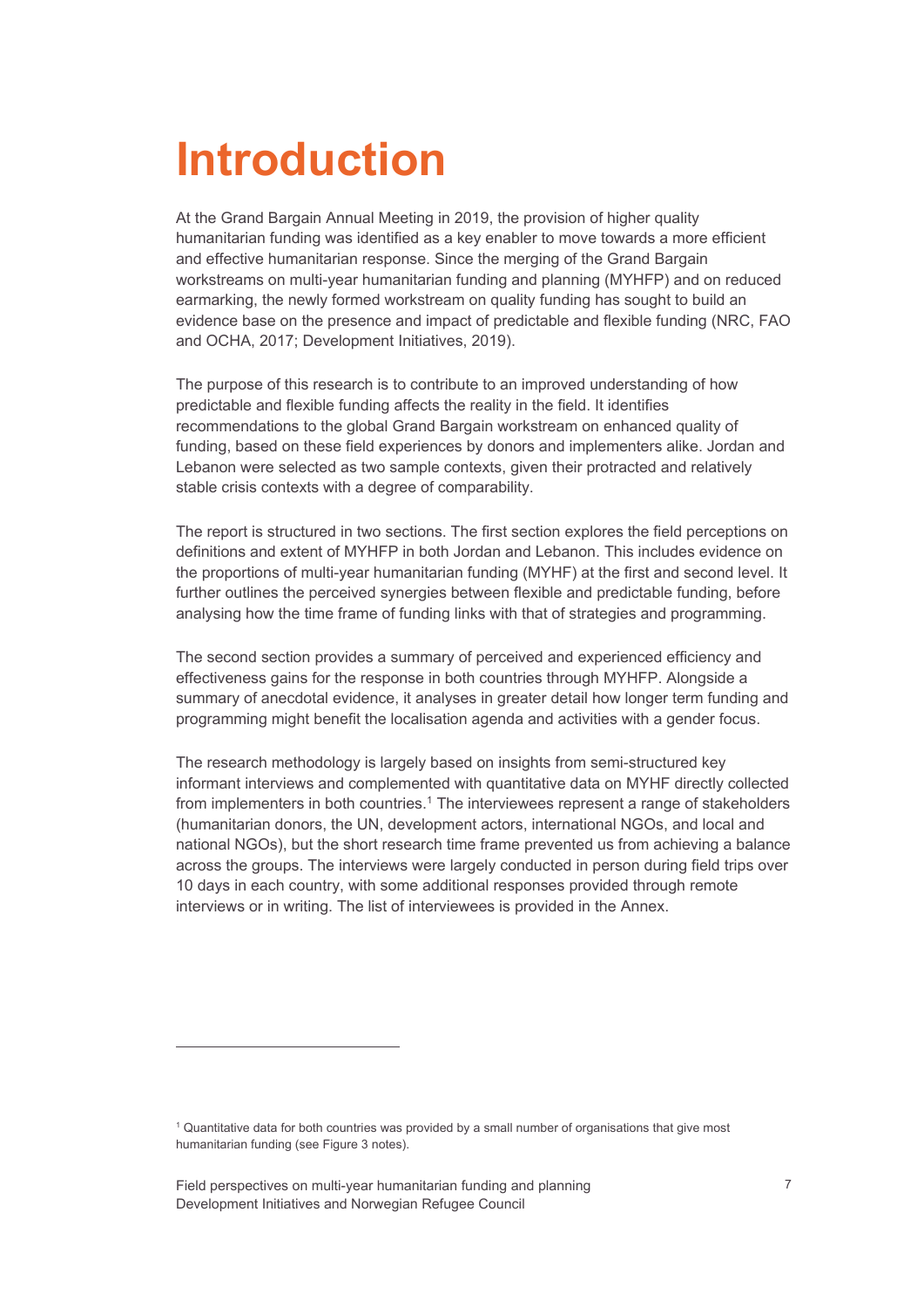## **MYHFP in Lebanon and Jordan**

This section outlines how MYHFP is perceived in both countries. After a brief description of the two country contexts it explores how MYHF is defined and to what extent it exists in both countries, at both first and subsequent levels of funding. This is followed by a synthesis of views on synergies between flexible and predictable funding, before finally exploring how the time frame of funding links with that of programming.

### **Context of the responses in Jordan and Lebanon**

**The relatively stable crises in Jordan and Lebanon, with consistently high levels of need and a continued influx of humanitarian assistance, are suitable contexts for MYHFP.** 

Both country contexts have experienced a large influx of Syrian refugees since the escalation of the Syria crisis in 2012. The numbers of registered Syrian refugees in Lebanon between 2013 and 2019 were consistently between around 900,000 and 1,100,000 people, and for Jordan consistently between around 600,000 and 700,000 over the same time period. These numbers exclude unregistered Syrian refugees and are in addition to significant numbers of Palestinian refugees in both countries and Iraqi refugees in Jordan. The crisis response plans in both countries also target large numbers of impacted and vulnerable host communities; in 2019 these were 1,005,000 people in Lebanon and 520,000 people in Jordan (3RP, 2019).

Total international humanitarian assistance to both countries since 2013 has remained high, though since 2016 it has been steadily decreasing (Figure 1). Humanitarian funding to Jordan, according to the UN Office for the Coordination of Humanitarian Affairs (OCHA) Financial Tracking Service (FTS), reduced from US\$959 million in 2013 to US\$679 million in 2018. Between 2013 and 2016 it was consistently above US\$900 million. Lebanon in turn received US\$1,045 million in 2013, increasing to US\$1,303 million in 2015 before falling for the first time in six years below US\$1,000 million in 2018 (US\$973 million).

Given the protracted nature of crises in Jordan and Lebanon, both have multi-year strategic crisis response plans. They are part of the Syria Regional Refugee and Resilience Plan (3RP), which has a rolling two-year time frame. Individually, they each have a country-specific crisis response plan jointly designed by the respective governments and humanitarian agencies. Those both also have a multi-year time frame, the Lebanon Crisis Response Plan (LCRP) from 2017 to 2020 (Government of Lebanon and UN, 2019) and the Jordan Response Plan from 2017 to 2019 (MOPIC, 2018).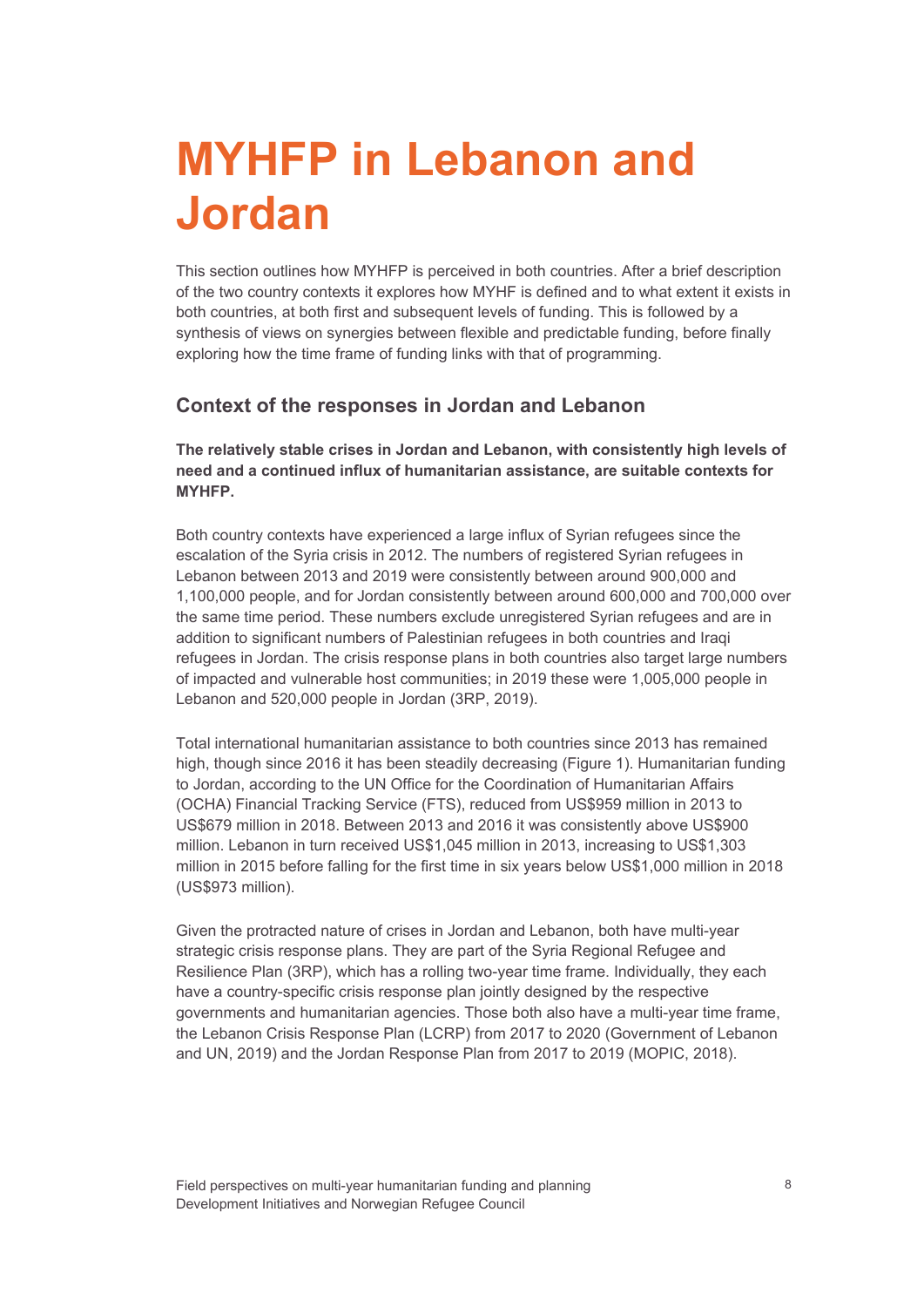

**Figure 1. Humanitarian assistance to Jordan and Lebanon as reported to UN OCHA FTS, 2012–2019** 

Source: Development Initiatives based on UN OCHA FTS data, downloaded 9 September 2019.

Notes: Data in the chart includes commitments that are legally binding funding obligations and disbursements. Funding data for 2019 is preliminary and therefore shaded lightly in the graph.

### **Field definitions of MYHF**

**There was no commonly agreed definition of MYHF in relation to duration or conditions of contracts, though areas of consensus on what this might entail were evident.**

The absence of this definition makes analysis of the scale and impact of MYHF challenging. The variety of understandings from actors in Jordan and Lebanon of what MYHF entails, especially in terms of its time frame, reflects the absence of a shared definition at the global level (Development Initiatives, 2019). This variety exists in both countries, within and between all interviewed stakeholder groups (donors, UN, NGOs).

The time span of what both donors and implementers perceive as MYHF ranges between longer than twelve months to at least three years. Of the 30 interviewed organisations, 25 specified a time frame of a minimum of either 12 or 24 months, evenly split between the two. Some organisations in the latter group cited the Organisation for Economic Cooperation and Development (OECD) definition of MYHF (OECD, 2017) as a point of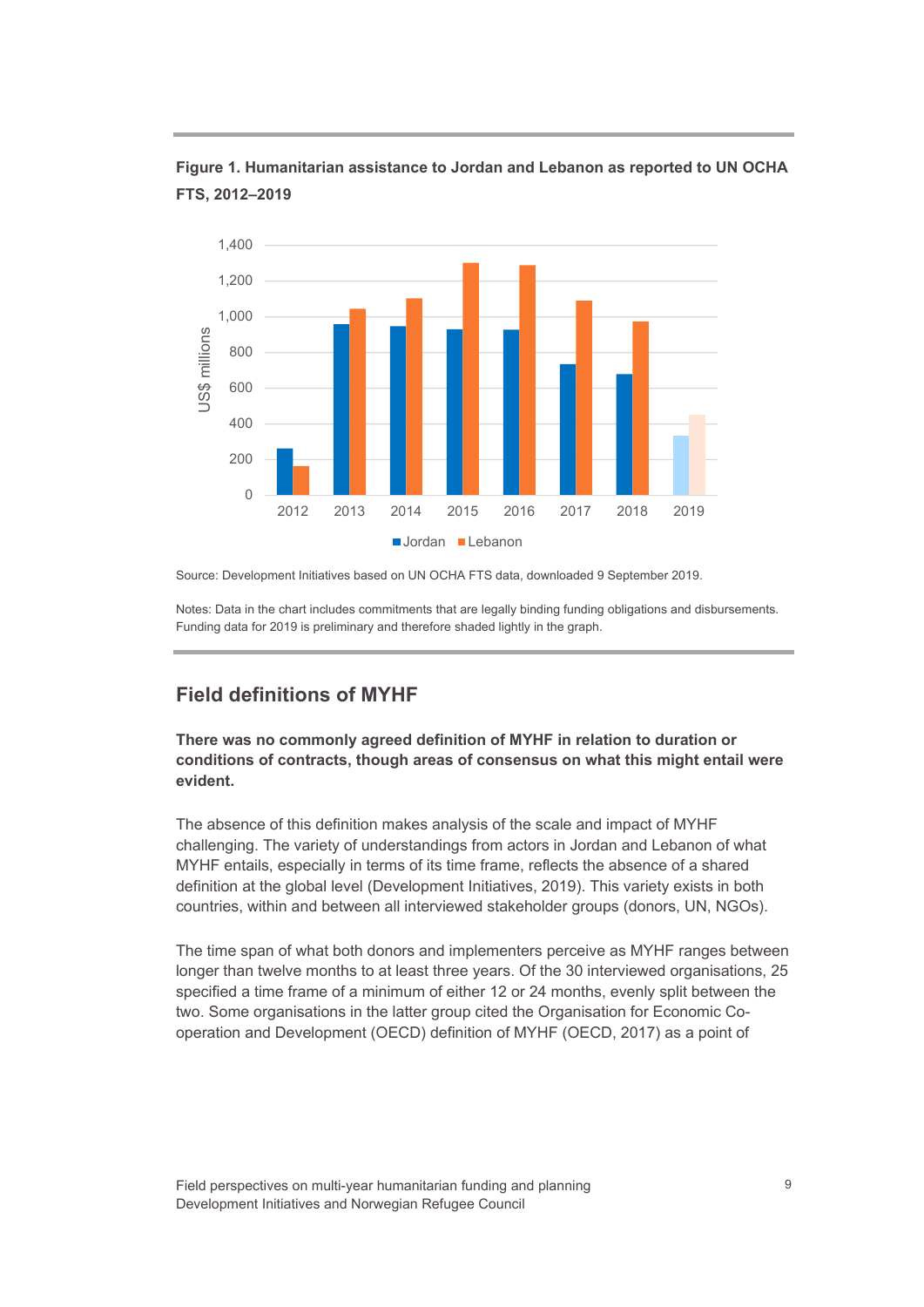reference.<sup>2</sup> Five multi-mandated organisations, including all three national actors that were interviewed, considered funding with a time span of at least three years to be multiyear.

There was agreement across all interviewees on two points. Firstly, these definitions would only count funding that is tied to legally binding agreements, and thereby exclude informal commitments. This is not to say that there are no other ways of providing predictable funding (e.g. through donor support groups or other strategic, long-term partnerships between individual donors and implementers), but they are regarded as separate from MYHF. Secondly, there was a consensus that the time frame of consideration would be that at the outset of the funding agreement. Funding that is extended to become multi-year is not included, given these extensions usually come at short notice and therefore do not allow for longer term planning or funding predictability from the outset.

**Recommendation 1: Develop a globally shared definition within the Grand Bargain workstream on enhanced quality of funding of what constitutes MYHF. This should be informed and endorsed by humanitarian country teams. While a common interagency definition should not limit agencies in maintaining their own, context-specific understandings, it would enable MYHF tracking at the global and country level and provide a shared point of reference for both donors and implementers.** 

### **Proportions of first-level MYHF in Jordan and Lebanon**

**In both countries there was a wide variation in the extent to which donors' and implementers' country portfolios were multi-year funded. There was also a shared sense across all stakeholders that at the system level the proportion of MYHF was not significant enough to transform the humanitarian response.** 

Before delving into the detail of the distribution of MYHF in both countries, it is crucial to note the protracted and relatively stable nature of the crisis contexts. This means that lines between the humanitarian and development response, and thereby also funding, are increasingly unclear and sometimes not helpful. Both donors and implementers reported that the same activities might be framed interchangeably to have a humanitarian or development focus. The same ambiguity will therefore apply to actors reporting their respective proportions of MYHF, depending on their mandate and how narrow the respective definition of humanitarian is.

<sup>&</sup>lt;sup>2</sup> In this document the OECD defines MYHF as "funding given over two or more years for humanitarian assistance, including funding for multilateral organisations, national disaster management agencies, the Red Cross and Red Crescent Movement and local and international NGOs" (p. 1, OECD, 2017).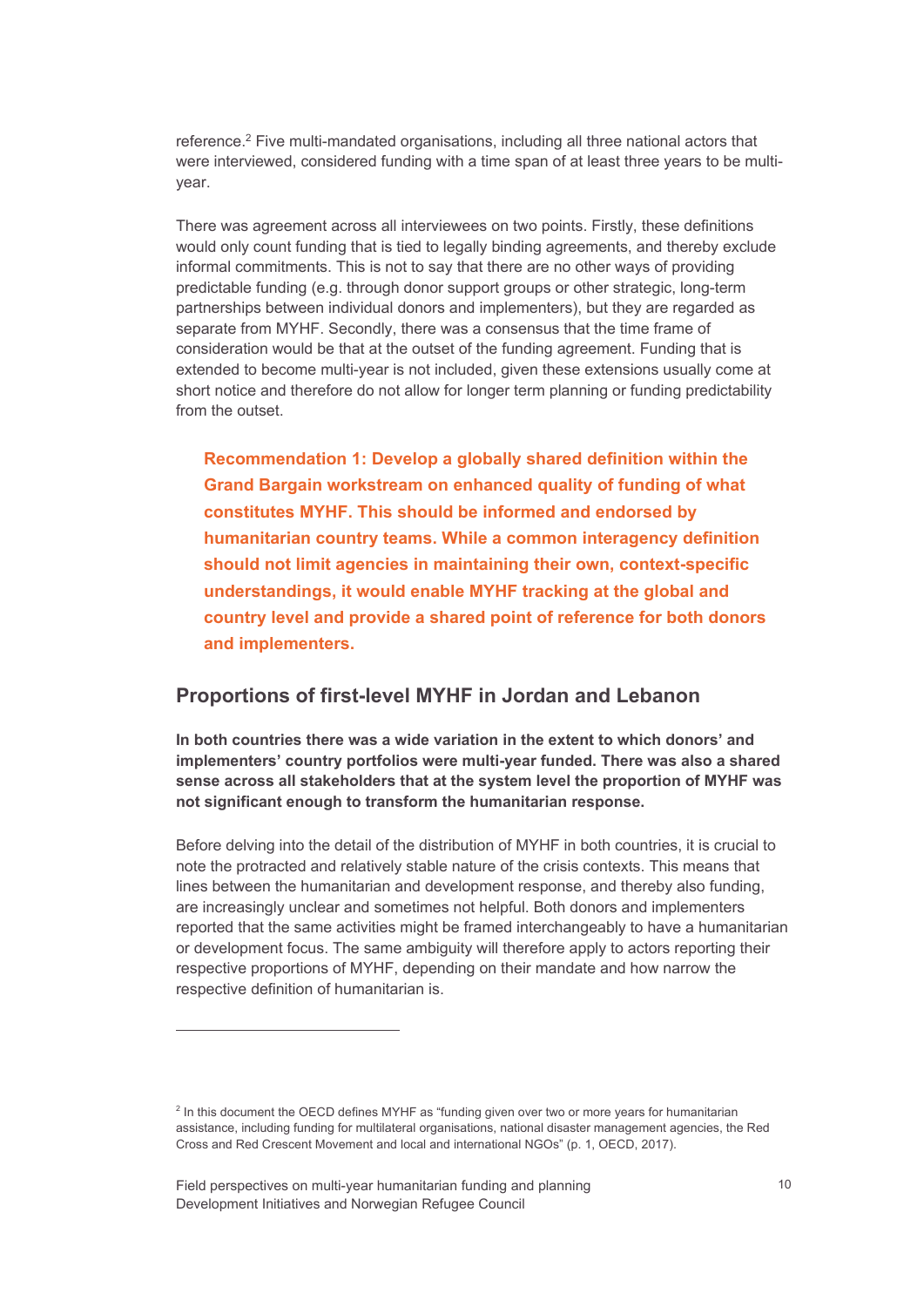With that in mind, there is reportedly a large range of how much MYHF individual donors provide in both countries. Of the interviewed group, two donors – Canada and Australia – launched multi-year response strategies for the regional Syria response,<sup>3</sup> and the funding provided had the same multi-annual time frame. Two additional donors – the UK and the German Federal Foreign Office – have reportedly been almost exclusively providing humanitarian funding as multi-year in both Jordan and Lebanon, based on the relatively stable context and feedback from their implementing partners. An additional two donors provide between 20% and 30%, and the remaining three having been largely unable to provide funding beyond annual cycles due to restrictions with budgetary approval processes. Interestingly, one of these three donors noted that, while the humanitarian department is largely unable to provide multi-year funding at the country level, the development counterpart routinely does, despite being subject to the same budgetary processes. Another factor in deciding the time frame of funding provided, especially for donor agencies with a strictly humanitarian mandate, is therefore the notion that humanitarian assistance should only respond to immediate needs and be nimble if those were to change. In contexts such as Jordan and Lebanon there is a fear that funding with a purely humanitarian mandate might "disappear in the grey areas of the nexus" (quote from donor interview). This points to the need to clarify the role and expectations of MYHF in crisis contexts to ensure that humanitarian donors and implementers, and nonhumanitarian actors, are on the same page.

**Recommendation 2: Donors routinely providing MYHF in certain contexts should share their lessons learned for both internal processes and external results. Sharing and learning can occur at both global and country levels. For donors that are largely unable to provide MYHF, it might point to ways this could be achieved, either through internal changes or by establishing external financial instruments with the ability and a clear mandate to provide MYHF.** 

https://dfat.gov.au/about-us/publications/Documents/syria-crisis-humanitarian-resilience-package-design.pdf.

Field perspectives on multi-year humanitarian funding and planning Development Initiatives and Norwegian Refugee Council

 $^3$  For more information on Canada's Middle East engagement strategy, which includes its multi-year response to the Syria crisis, refer to: https://www.international.gc.ca/world-monde/international\_relationsrelations\_internationales/mena-moan/strategy-strategie.aspx?lang=eng. For more information on Australia's Syria crisis humanitarian and resilience package-design, refer to: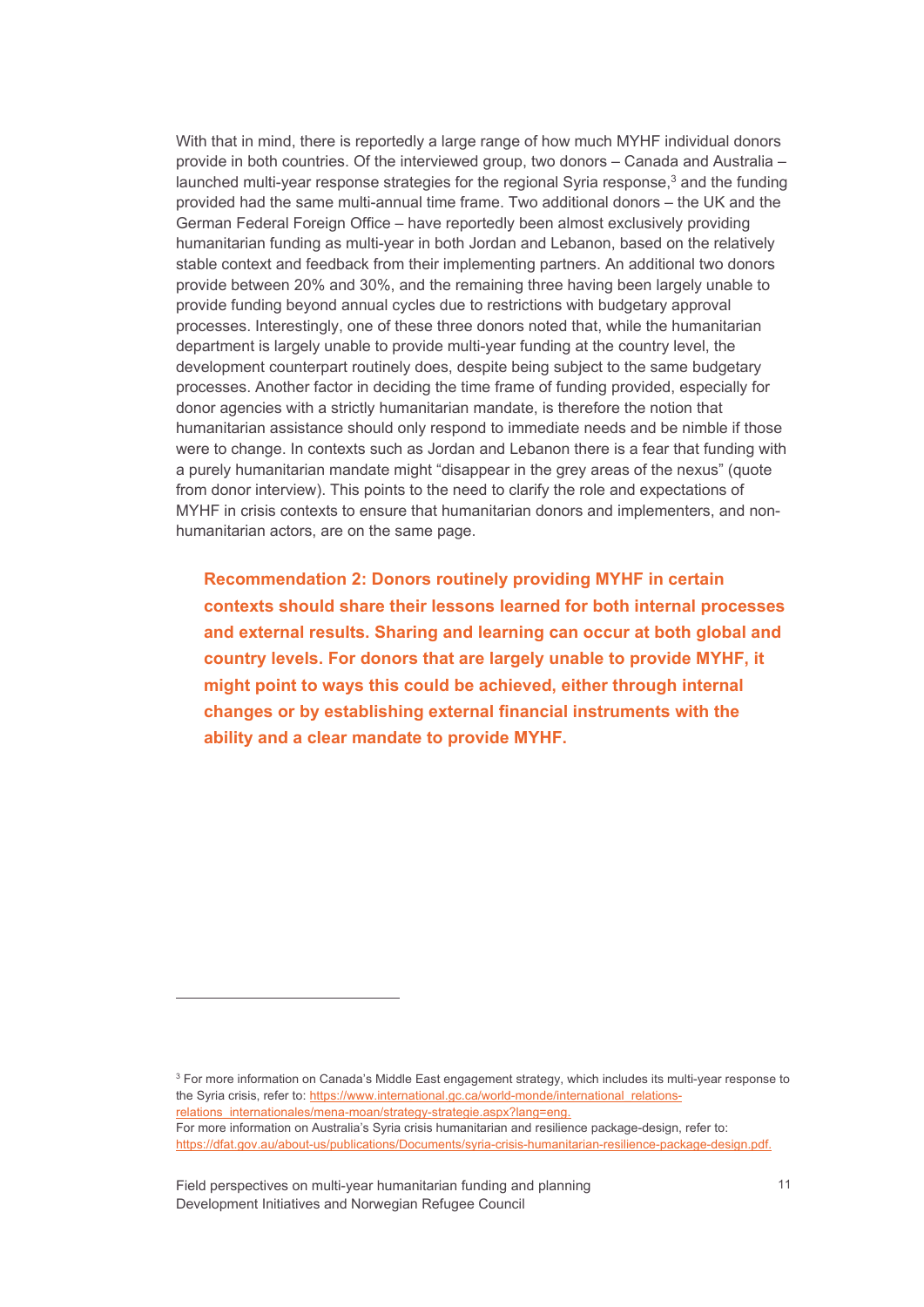

### **Figure 2. MYHF received by individual implementers in Jordan and Lebanon, 2016–2018**

**Number of implementers** 

Source: Development Initiatives based on data collected bilaterally from implementing agencies through a quantitative survey and key informant interviews.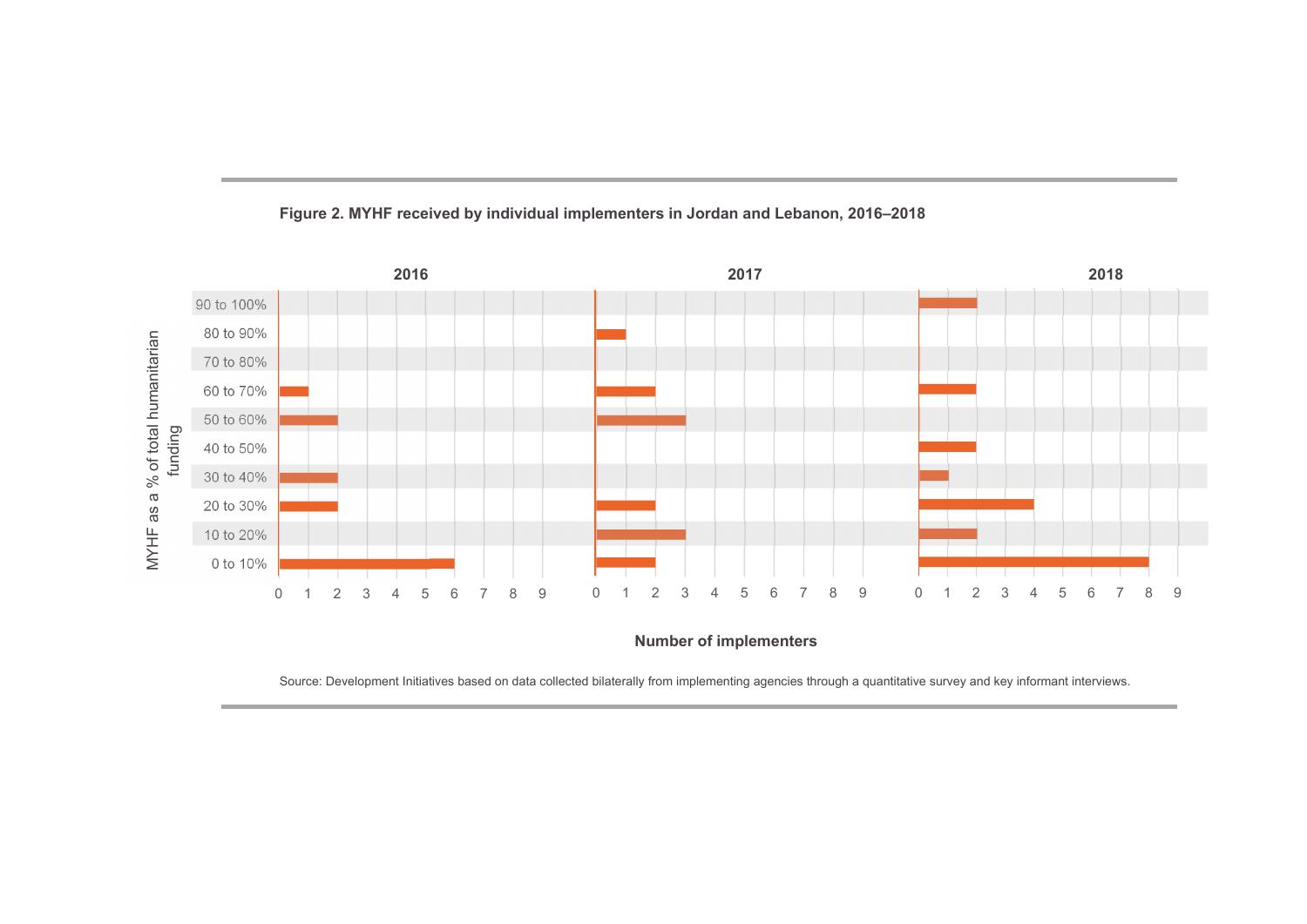The proportion of MYHF in the implementers' country portfolios also varied greatly. Figure 2 shows that since 2016 an increasing number of organisations receive a higher proportion of their humanitarian country portfolios in the form of MYHF. However, two-thirds of implementers in 2018 received 30% or less in MYHF with more than a third (38%) remaining between 0% and 10%.

This image of unstable progress in levels of MYHF since the Grand Bargain commitments in 2016 is reflected in the total volumes of funding available to the response (Figure 3). Large increases in the proportion of total MYHF in both countries from 2016 to 2017 were followed by a drop in 2018. The sense from the interviews was that this proportion will at best remain at this level but might even decrease. While some sources indicate overall volumes of humanitarian funding are also decreasing (Figure 1), the 2019 figures are to be treated with caution as additional funding and thereby reporting will occur towards the end of the year.<sup>4</sup>



### **Figure 3. Volumes and proportion of total MYHF received by implementers in Jordan and Lebanon, 2016–2018**

Source: Development Initiatives based on data collected bilaterally from implementing agencies through a quantitative survey.

Notes: The data captures what is considered as humanitarian and as multi or single year as per the definitions of the respective implementing organisations, which might differ from what donors consider as humanitarian or multi or single year. Data for Lebanon includes funding figures reported by eight implementing agencies, which on average represent 70% of the total humanitarian funding to the response as reported to the FTS. Data for Jordan in the graph is preliminary as it only includes funding figures reported by five implementing agencies, which on average represent 62% of the total humanitarian funding to the response as reported to the FTS.

<sup>4</sup> For Jordan, unpublished tracking exercises indicate that the level of funding to the Jordan Response Plan will reach a similar level as in previous years.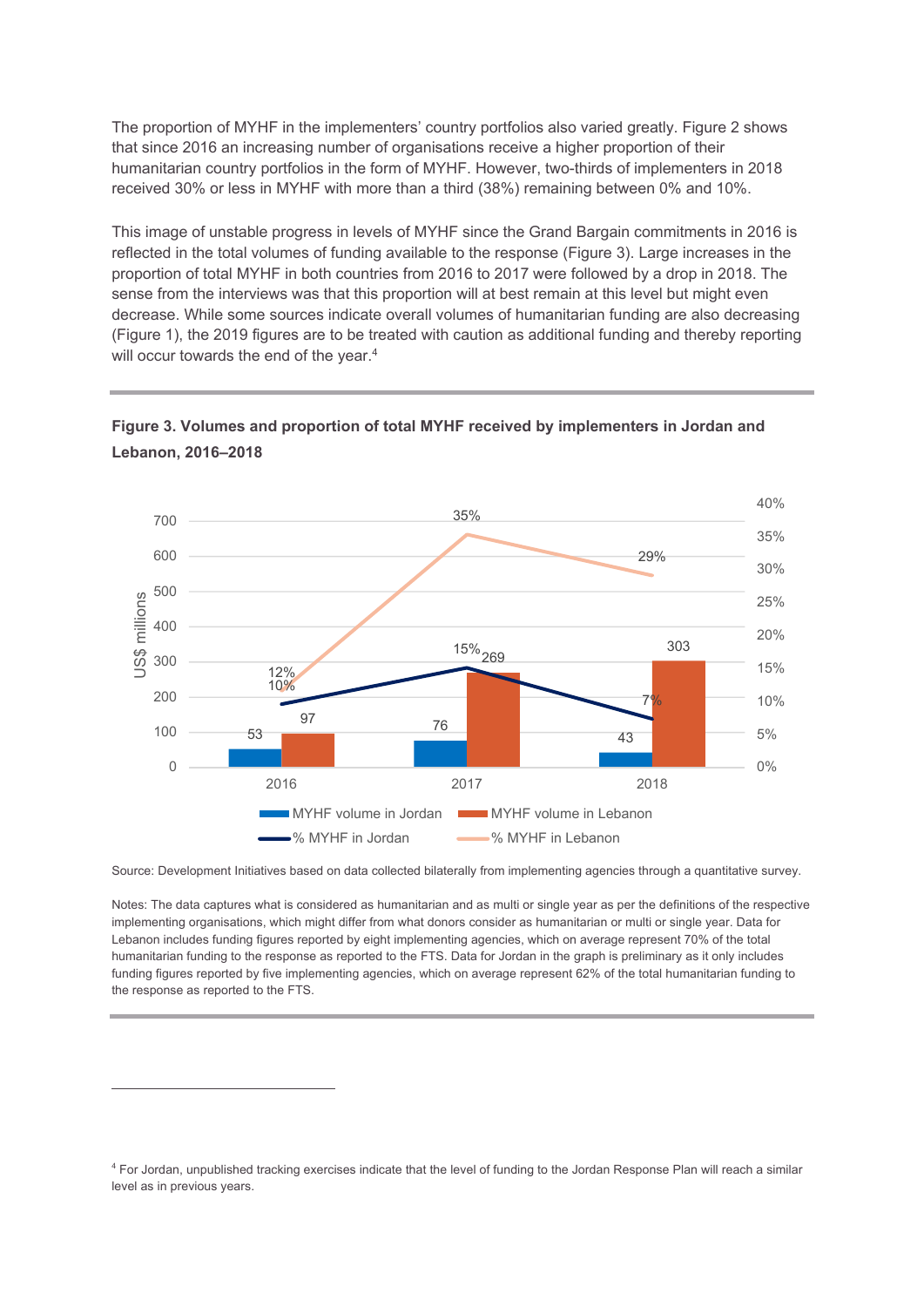Most actors across all stakeholder groups agreed that, on a systemic level, MYHF in both Jordan and Lebanon has not reached a critical mass to transform the humanitarian response. Reasons behind this are detailed below, and they explore the link between MYHF and programming. On an organisational level, most actors were unable to specify what amount of MYHF would be required to significantly change their operations. Some were, however, able to provide examples of how enough long-term funding can transform their programming, planning and fundraising (Box 1).

#### **Box 1. Tipping the scale of MYHF**

An organisational example of leveraging a multi-year grant

An international NGO in Jordan that is part of the refugee response currently receives less than 5% of their country portfolio in the form of MYHF. However, it is in the process of finalising a multi-year grant for a livelihoods programme that would represent an additional 15% of the total humanitarian funding received. The Head of Programmes outlined how they plan to leverage this funding to transform programming and fundraising in Jordan:

- Given its scale and being at the core of the NGO's activities in-country, the programme will influence the entire planning process for activities in Jordan; it will be a fully funded core activity that other interventions can be built around. It will enable the development of a new country strategy linking livelihoods and protection that matches the three-year time frame of the project.
- In terms of fundraising, there have been ongoing conversations with donors that are keen to provide longer term funding only if operational sustainability is not fully dependent on their contributions. This multi-year, fully funded project provides the NGO with a reference point for potential donors on where their contribution fits in.

**Recommendation 3: Implementers should build an evidence base of how existing MYHF, even if relatively small, improved their response, while specifying the potential gains to be unlocked by greater amounts. Throughout the research process there was a recurring 'catch-22' situation: donors stated that improvements through existing levels of MYHF are not clearly visible to them, with implementers responding that this is due to the small amounts provided. Incountry dialogue and evidence sharing by organisations receiving higher proportions of long-term funding on how it benefits their response might unlock more MYHF available to all actors. It could potentially lead to a virtuous cycle of collective learning resulting in a more sustainable and collaborative response.**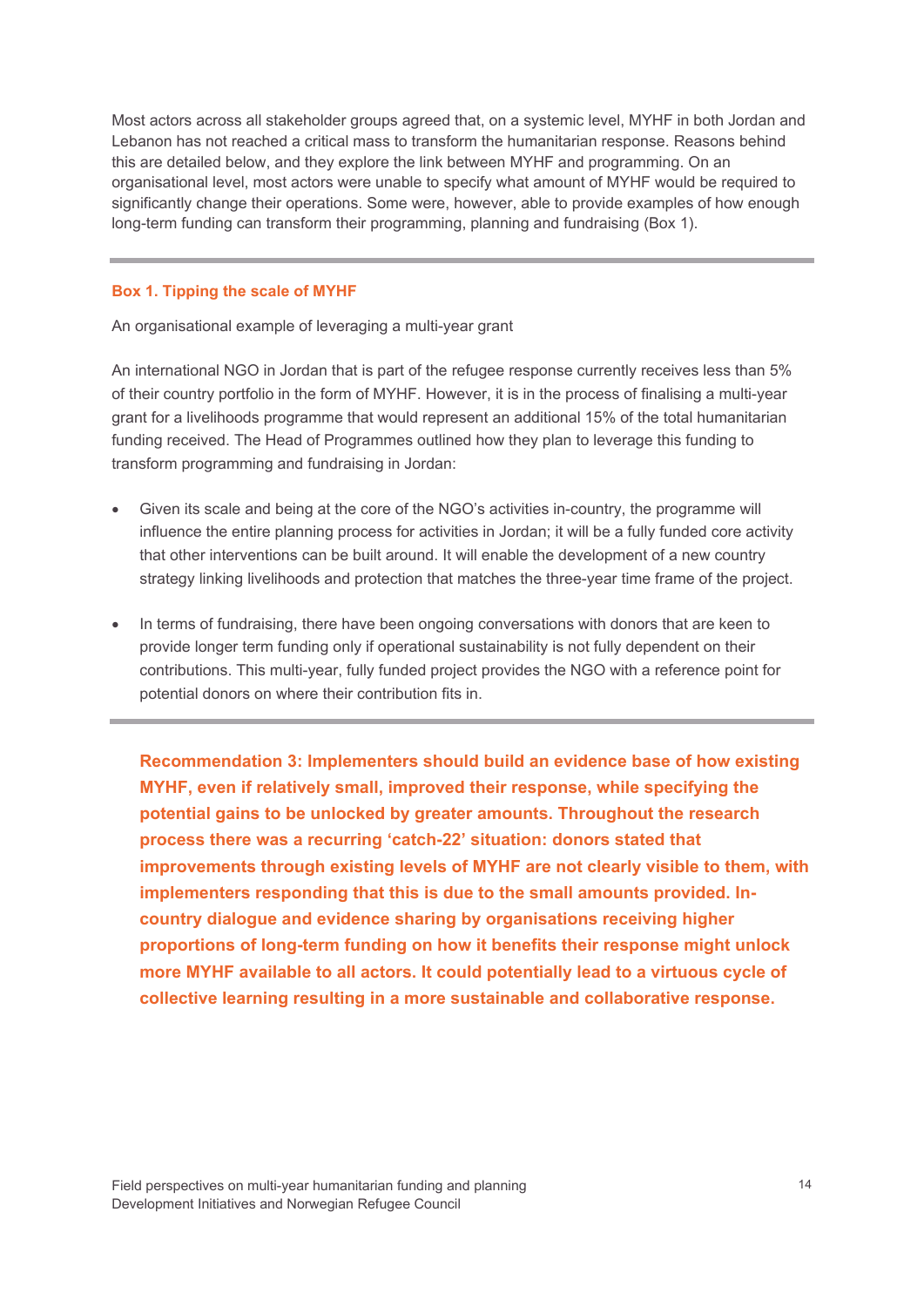### **Extent of multi-year humanitarian sub-grants**

#### **The provision of MYHF beyond the first funding level by all international implementers, for example in the form of sub-grants, is reportedly much more limited**.

Limited evidence of such multi-year sub-grants at the country level in Jordan and Lebanon mirrors the global picture (ODI, 2019; Development Initiatives, 2019). This, therefore, remains a key challenge to be overcome for the perceived benefits of MYHF to be realised for downstream partners.

Out of all the interviewed public donors, only one required its implementing partners to transfer the terms from the initial grant to all related sub-grants. Some other donors that provided MYHF in turn encouraged their implementing partners to also provide multi-year sub-grants, but they did not monitor whether this was the case. The remaining donors left the decision on which terms to apply to sub-grants entirely up to the implementing partner.

From the interviews with international implementers it became clear that it can by no means be an automatic process of receiving multi-year grants and passing them on as multi-year sub-grants. There are several preconditions to be met from their perspective to be able to provide multi-year sub-grants:

- Income visibility must be given for the programme of the corresponding sub-grant. This is especially challenging for implementers funding their own programmes with multiple income streams that come with different time frames and levels of earmarking.
- The sub-grantee must have the organisational capacity to absorb multi-year funding and to plan and implement operations over the longer term.
- There are no restrictions on the original grant as to which types of organisations might receive sub-grants, or for how long.

The interviewed UN actors identified the first point as the biggest obstacle. Given that they often simultaneously implement and fundraise for the same programmes, their income is not predictable enough to provide budget visibility for their partners in subsequent years even though the cooperation might continue. There are some efforts underway to begin to improve this for partners. For instance, the UN High Commissioner for Refugees (UNHCR) is trialling in Lebanon multi-year agreements over two years with selected partners. Still, it remains challenging to provide full predictability of subgrants; funding can only be committed annually as in the second year it is still conditional on UNHCR securing the required funds first.

There was a variation across NGOs on whether and how multi-year sub-grants are provided. Partnership-based organisations carefully screen their local and national partners and tend to fund their long-term cooperation by default. Other international NGOs referenced the three preconditions above as limiting their ability to provide long-term funding to downstream partners, while recognising that more could be done to enable this. One identified solution to the challenges of providing multiyear sub-grants is to apply for funding as a consortium. The consortium members would then share the terms of the grant as equal partners, including the time frame, thereby circumventing power imbalances between sub-grantee and grant holder. However, this solution might come with a risk for the consortium lead as legally responsible grant holder, that would have to deal with potential mismanagement by other consortium members to avoid being penalised. While this might address the issue of sharing the benefits of MYHF for individual grant agreements, it is unlikely to achieve this systemically. Given the most commonly cited obstacle to providing multi-year sub-grants was a lack of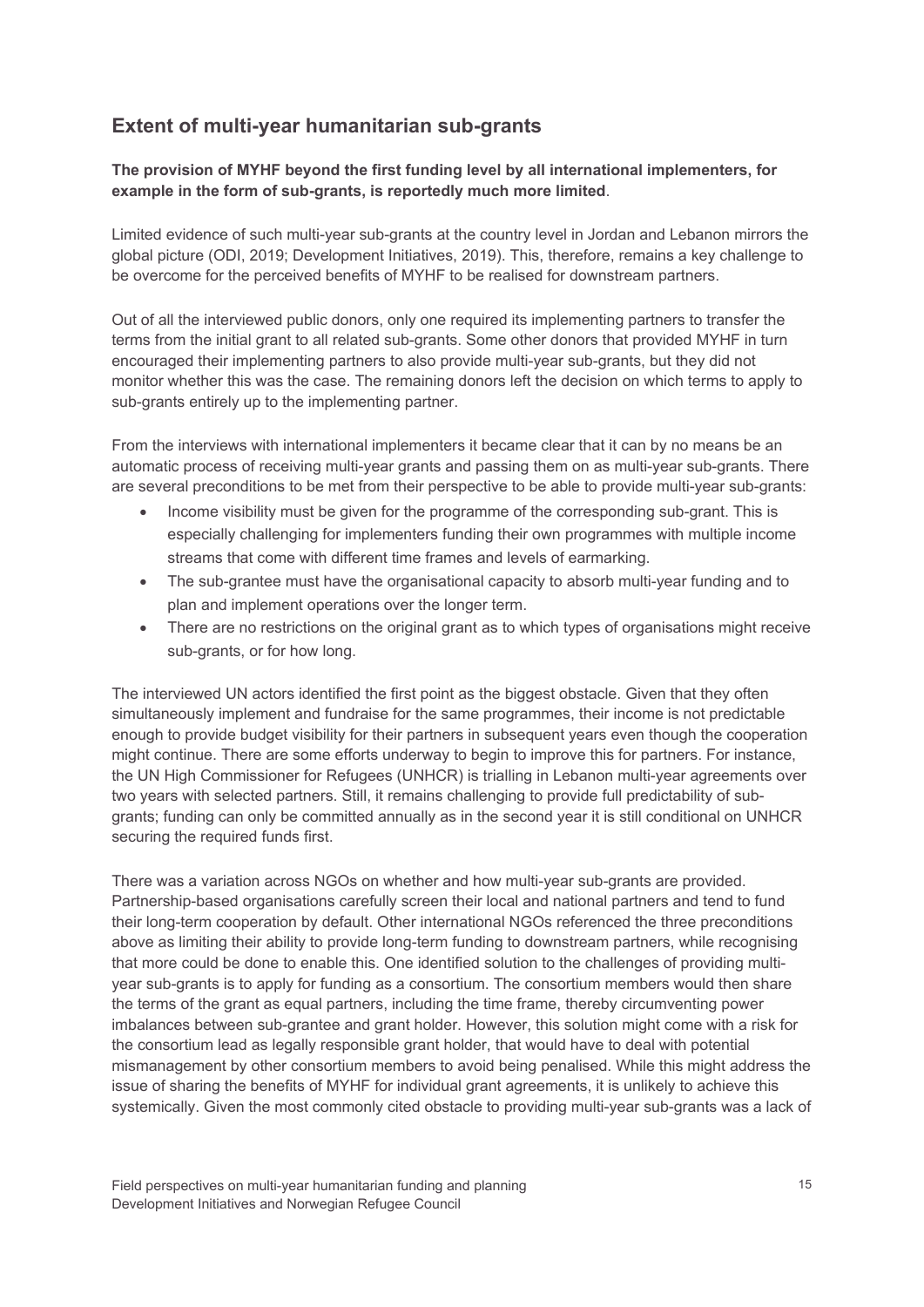income visibility for the provider, a critical mass of MYHF at the first level of funding might be required to unlock multi-year sub-grants at scale.

**Recommendation 4: Large implementing agencies (notably the UN and international NGOs) should proactively seek to cascade more MYHF to partners, sharing learnings between agencies on what tools and mechanisms can best achieve this. At the same time, large agencies and donors need to engage in dialogue to identify what both parties need to do to enable income visibility over multiple years to facilitate greater pass-through of MYHF.** 

### **Synergies with flexibility for MYHF**

**Donors and implementers in Jordan and Lebanon reinforced the need for MYHF to be flexible to unlock its potential to improve the response through low levels of earmarking or by allowing for adaptive programming.** This is in line with an increasing body of evidence on the links between flexibility and predictability (NRC, FAO and OCHA, 2017; SIDA, 2018; UNICEF, 2018; Cabot Venton, 2013).

In both countries there has been an increase in levels of earmarking accompanying the increase in MYHF, matching global trends (Development Initiatives, 2019). Implementers noted that it is difficult to accept tightly earmarked MYHF, as it cannot be guaranteed that needs and contexts remain the same. For NGOs, given that grant agreements tend to be linked to the proposed programmes, the level of earmarking for MYHF is consequently high. Some exceptions with lower levels of earmarking are global framework agreements over multiple years that some NGOs have with individual donors, and appeals funded through private donations.

**Interview respondents highlighted that the ability to move funds between budget lines, activities, geographical regions and years over the course of a grant agreement is another important aspect of flexibility**. Interviewees across all stakeholder groups agreed that for MYHF it is indispensable to remain flexible in what the funding sets out to achieve should the context and therefore the appropriateness of the response change. Some of this flexibility might be relational, based on trust built over long-term partnerships, but its importance should be recognised from the outset. Maintaining this flexibility to respond adaptively might also diminish some donors' concerns that funding committed for the longer term reduces their ability to reprioritise funding if needs change. However, while all donors providing MYHF recognised the need to allow for revisions based on changing needs or evidence of learning, agreeing to those changes was reported to sometimes be a lengthy process.

**Recommendation 5: Donors to foster the flexibility to adapt programming for more tightly earmarked MYHF, building on existing best practices of flexible funding. This might be achieved by establishing swift grant amendment processes, regular review processes or contingency funds in the form of crisis modifiers.**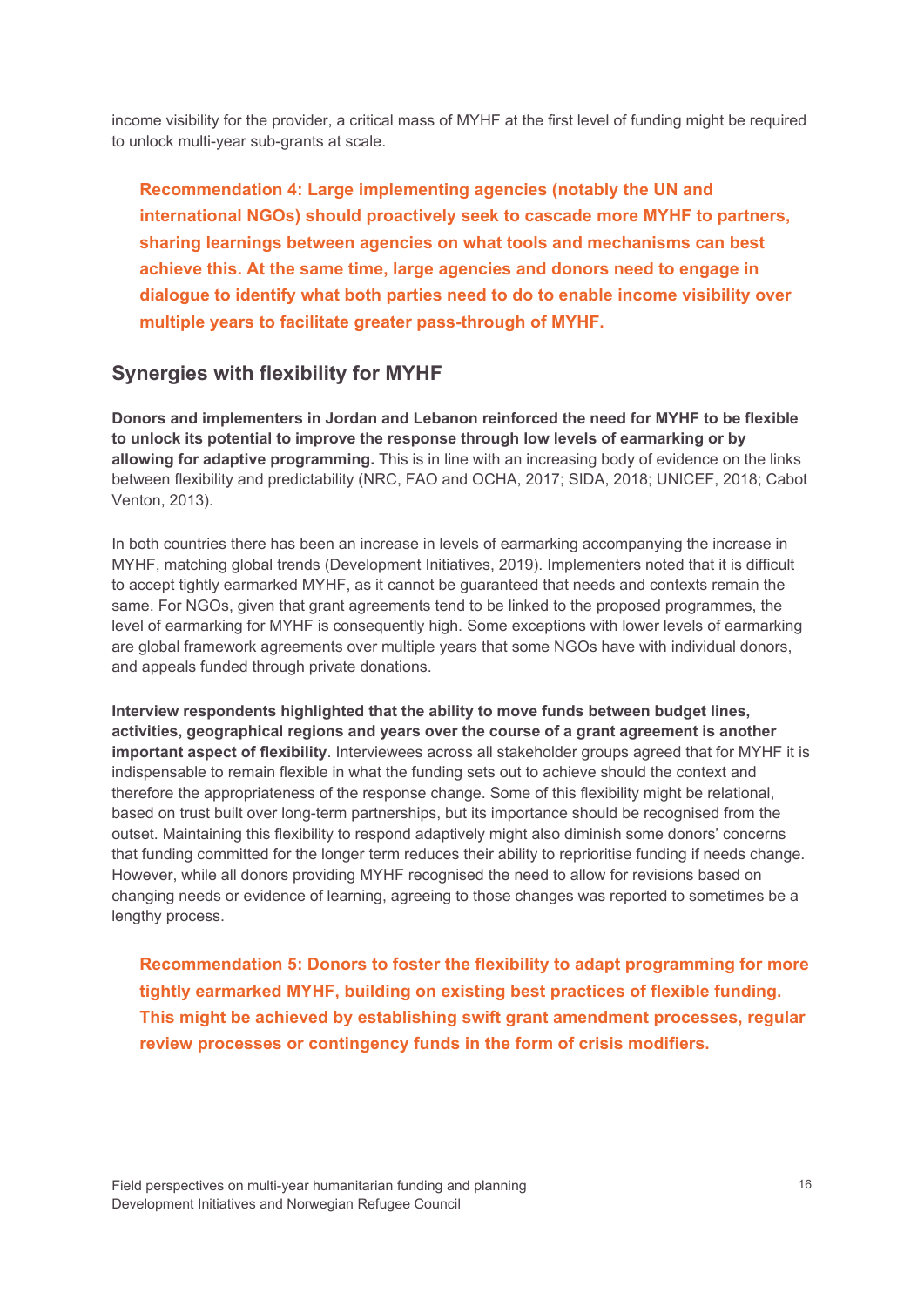### **Linking MYHF with strategic and programmatic planning**

**While all interviewed actors in both Jordan and Lebanon plan strategically for the longer term, the links between the time frame of funding and programming are more ambiguous.** A better understanding of this link is necessary to be clear on how longer term funding can lead to more effective, longer term programming, as the perceived improvements in the response through the provision of MYHF (see below) often presume that it results in multi-year programmes.

In terms of multi-year planning, both countries benefit from a range of interagency multi-year strategic frameworks. For the humanitarian response there are the Lebanon Crisis Response Plan 2017–2020 (Government of Lebanon and UN, 2019) and the Jordan Response Plan (MOPIC, 2018), as well as multi-year development frameworks between the UN and the respective governments. All interviewees stated that their own strategic planning is in line with the relevant interagency frameworks. Internally, all donors and implementers devised their own funding and response strategies for multiple years considering the relatively stable contexts in both countries with a foreseeable minimum need.

The formulation of those strategies was rarely influenced by the time frame of funding provided or received. As mentioned above, Canada and Australia both matched their multi-year strategies in the region with funding for the same period. Most other donors use a mix of short- and long-term funding, or at most annual funding, to work towards independently formulated long-term goals. Most implementers also developed their strategies largely separately from the funding already secured. These would be informed by the mandate of the respective organisations and the current and anticipated levels of need. In two exceptional cases for NGOs, a single large-scale, multi-year grant would be significant enough to shape the country strategy.

**In both countries it varied by organisation type and size of operations how closely the time frame of funding is linked to that of activities.** To most consulted NGO representatives the time frame of the grant agreement usually determines the duration of the activity linked to the funding. This is due to high levels of earmarking and a small number of grants funding an activity. In the absence of multi-year funding, well established and international NGOs might have other ways of ensuring continuity of programmes through top-ups from their headquarters or flexible, private funding from appeals. This, however, comes with greater uncertainty of whether that funding might be available when needed.

UN representatives with large country operations indicated that for them the relationship between time frames of funding and the implemented activities is more complex. Single programmes are often of such a scale that individual grant contributions are not enough to fully fund them. Those programmes therefore must be funded by a mix of income streams with different levels of earmarking and time frames. This makes it very difficult to predict to what extent or how they might be funded in the following year. Still, UN agencies manage to combine funding streams to continue and improve the same programmes over multiple years. For instance, the systems and processes developed over multiple years for the provision of cash and voucher assistance (e.g. for the World Food Programme (WFP)'s general food assistance or UNHCR's multipurpose cash programmes) reportedly result in a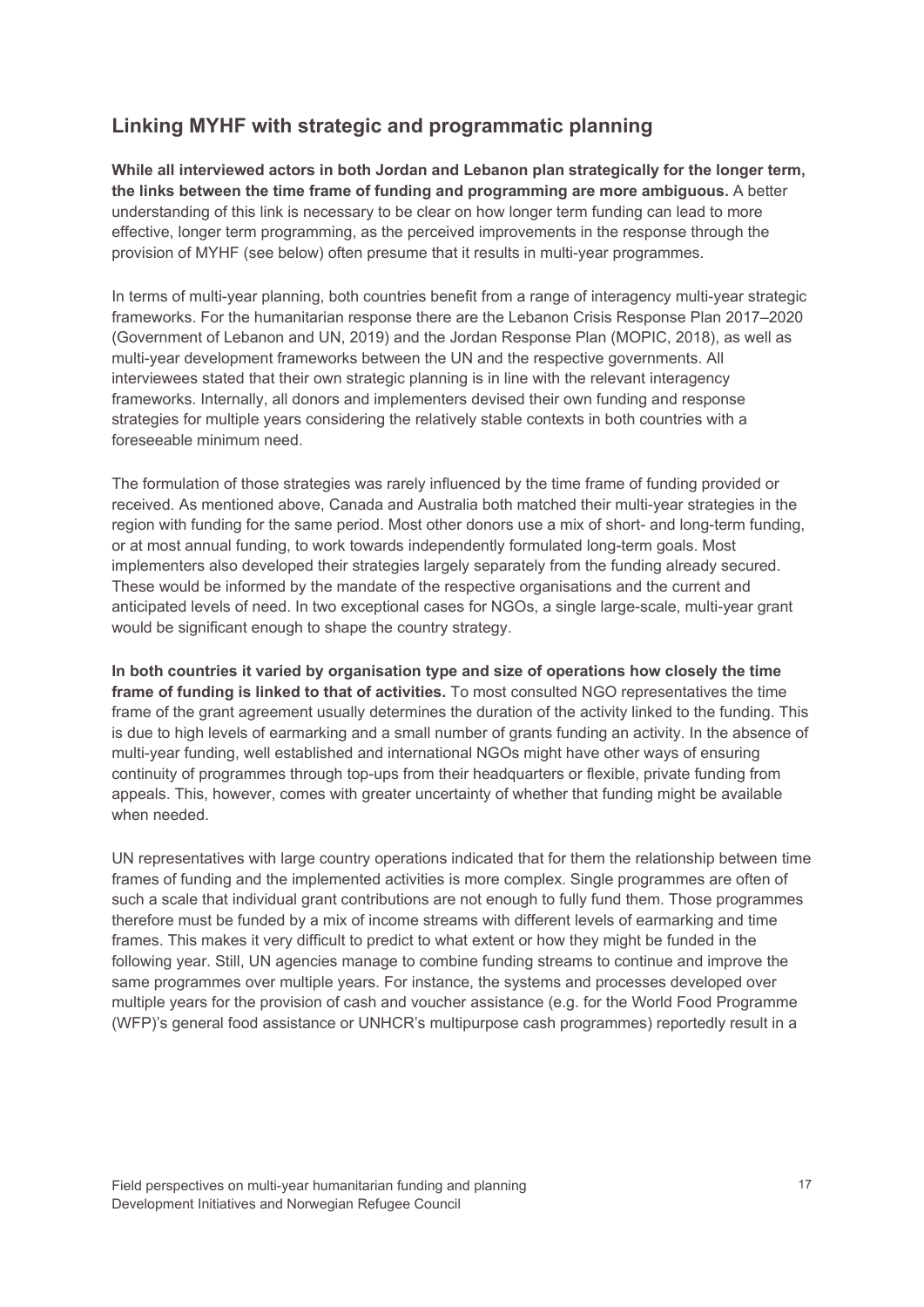more efficient and effective response.<sup>5</sup> MYHF therefore facilitates the longer-term planning process by providing more budget visibility, but low levels of earmarking are at least equally important in providing the flexibility to plug gaps in funding wherever and whenever they might arise.

#### **Box 2. Political challenges to MYHFP**

The effects of domestic and international politics on longer term planning

The uncertainty around how changes in the political climate or legislation might affect the ability to plan a longer term response was frequently raised by interviewees. Some noted that the implementation of more restrictive labour laws in Lebanon immediately affected livelihood programmes, and that the demolition of refugee shelters was a setback for the humanitarian response. This raised the question of the extent to which an integrated and sustainable refugee response with a longer view might be possible if there is a strong focus on returns and little interest in full socioeconomic integration.

While donors reportedly navigate these challenges in an ad hoc manner in their continued engagement with the domestic government, implementers pointed out that MYHFP gives them credibility in their engagement with the national authorities. It acts as a signal that their presence in the country is for the long term to address the same needs in the country as faced by the government. Uncertainty in the political context also reinforces the need for flexible (i.e. unearmarked or adaptive) funding to be able to quickly react to changing circumstances.

Interviewees also recognised that changing international politics might have adverse effects on the predictability of funding, with funding committed over multiple years providing more continuity even if donors' priorities suddenly change.

5 For UNHCR's multi-purpose cash programme evaluation see

Field perspectives on multi-year humanitarian funding and planning Development Initiatives and Norwegian Refugee Council

https://www.actionagainsthunger.org.uk/sites/default/files/publications/unhcr\_report\_final\_low\_res\_digital\_infographics.pdf, and for WFP's general food assistance evaluation see https://docs.wfp.org/api/documents/WFP-0000101797/download/?\_ga=2.18271674.240435372.1568326869-688492402.1568117273.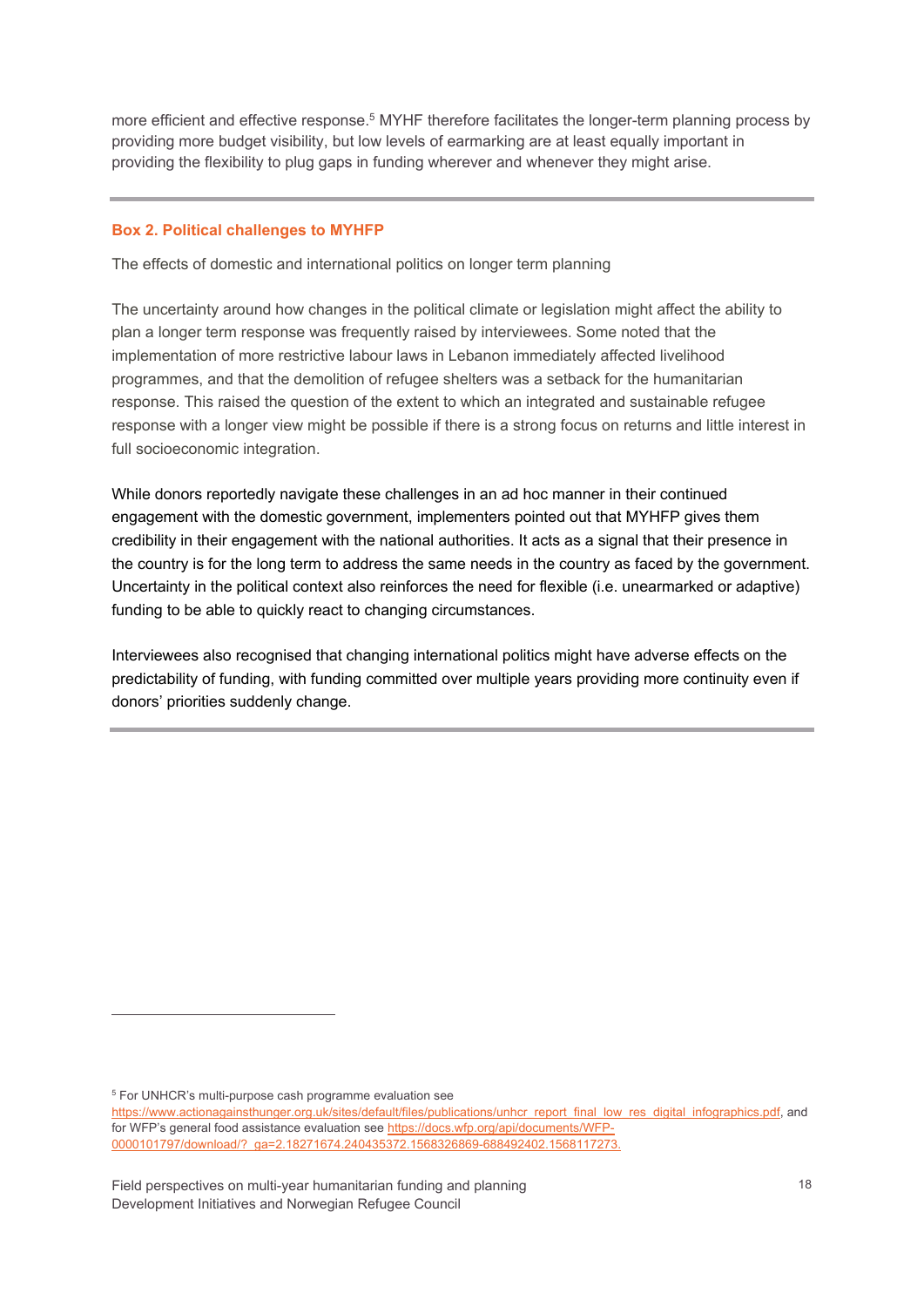## **Field perspectives on the benefits of MYHFP**

This section provides a summary of anecdotal evidence by actors in Jordan and Lebanon on the perceived and experienced benefits of MYHFP for the efficiency and effectiveness of the response. The importance of MYHFP to the localisation agenda and activities with a gender focus is also explored.

### **Efficiency through multi-year funding**

**Interviewees in both Jordan and Lebanon quoted efficiency gains in grant management and staff retention through multi-year funding.** As with other research on the topic (Levine, et al., 2019; NRC, FAO and OCHA, 2017), these cost savings could not be quantified, but shared views and experiences by donors and implementers were reported.

Both donors and implementers reported that longer funding time frames often ease the administrative burden by simply reducing the number of grant agreements. This in turn reduces the number of contracts to be negotiated, opened, managed and closed. Implementers also noted that this frees up fundraising capacity to focus on securing grants from other donors instead of having to renegotiate with the same donor in the future. Specifically in Jordan, where the Ministry of Planning and International Cooperation (MOPIC) needs to approve every project that is funded from international sources, these time savings are even more substantial given the potentially lengthy approval process of up to several months. For a multi-year project, it is possible, though not always the case, to only go through this detailed approval at the outset, avoiding delays faced each year by annually funded activities. Still, most reporting processes are driven by demands through internal accountability processes and therefore marginally influenced by the time frame of grants. There was a consensus that the reporting burden is much more strongly affected by differing requirements across donors. In terms of softly or unearmarked multi-year funds, it came through strongly that certain donors feel they might lose visibility of where and how their funds are directed, making it difficult to be accountable to their parliaments. However, heavy reporting requirements on this funding can in turn limit its utility. One interviewee noted that if a donor of unearmarked funds requires exact numbers of people reached in the reporting, there is no choice but to direct the funds to a specific activity, limiting its value to be spread across programming where gaps arise.

**Recommendation 6: Grand Bargain signatories to progress workstream commitment 8.16 in cooperation with Grand Bargain workstream 9 on harmonised reporting requirements and Grand Bargain workstream 4 on reduced duplication for functional reviews. To counter a trend of increased earmarking for multi-year funding (Development Initiatives, 2019), a balance must be struck between what** 

<sup>&</sup>lt;sup>6</sup> In this commitment, aid organisations and donors commit to: "Jointly determine, on an annual basis, the most effective way of reporting on unearmarked and softly earmarked funding and to initiate this reporting by the end of 2017" (Grand Bargain, 2016).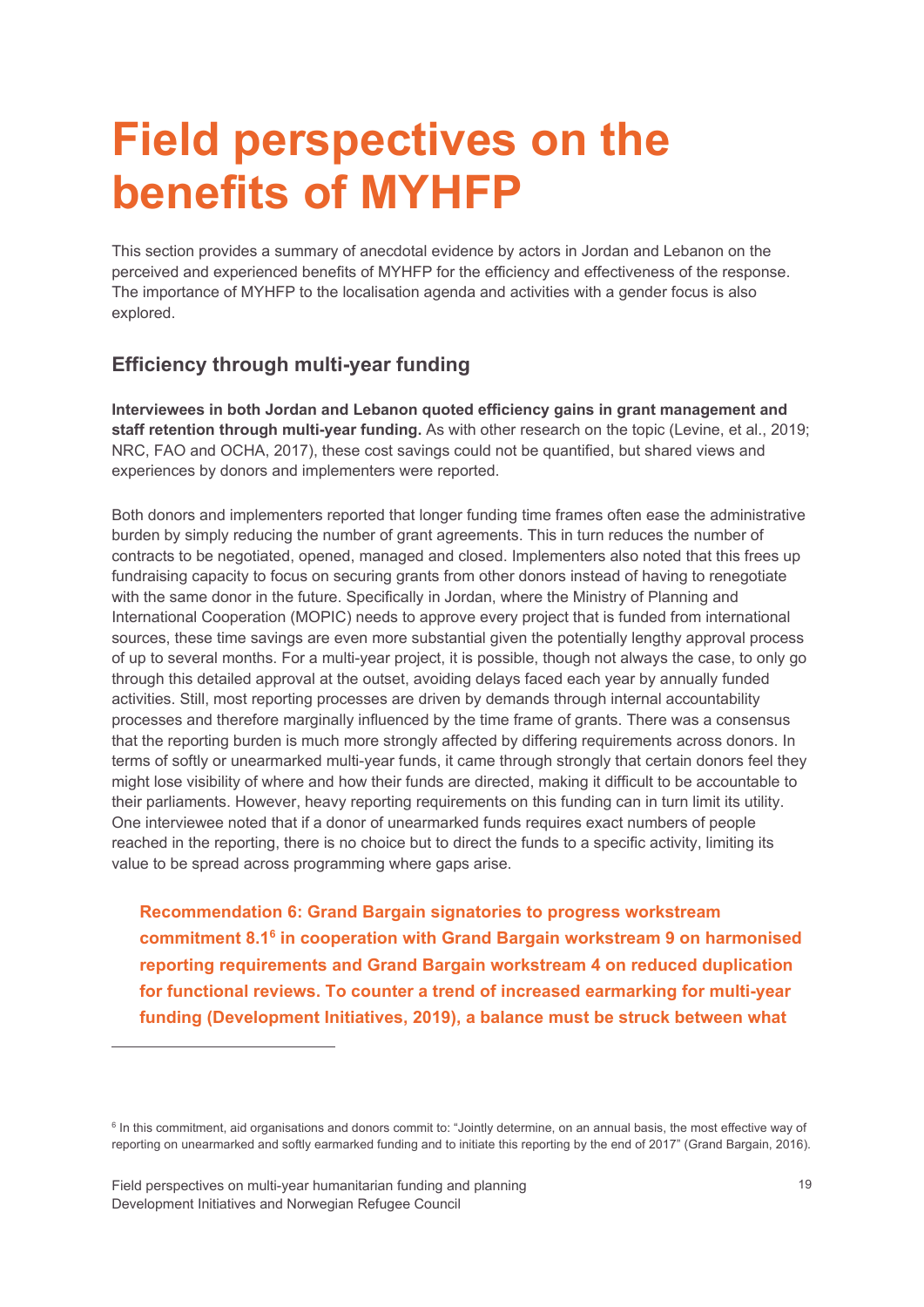### **reporting is necessary for donors to be accountable to the taxpayer and what is feasible for agencies.**

**Both donors and implementers noted that MYHFP led to higher staff retention through longer contracts and thereby more internal capacity building.** The benefits of greater retention of expertise spilled over into improving effectiveness, though again only anecdotal evidence is available to support this.

#### **Box 3. MYHFP and localisation**

#### The need for long-term cooperation with local and national actors

Reinforcing national and local actors' capacity to respond to crises through continued cooperation with international actors is a well-known aspect of the localisation agenda (IFRC, 2018). Interviewees from international NGOs working in close partnership with national NGOs clearly pointed out the need for long-term funding and technical assistance so their national partners can sustainably localise the response. Perhaps unsurprisingly, short-term funding to national and local actors that is often tightly earmarked to specific deliverables does not allow for investments in administrative capabilities and staff capacity (Bruschini-Chaumet, et al., 2019). Interview respondents noted that international organisations might be able to take the risk of retaining staff despite not having secured the necessary funds, as support from their headquarters could fill the gap if funding was not realised. This is, however, often not an option for local or national partners. The debate around the localisation of how humanitarian assistance is funded might therefore require a shift from emphasis on quantity, induced by the 25% goal specified in the Grand Bargain commitment, towards quality.

The Justice Center for Legal Aid (JCLA) in Jordan showcases the potential benefits of long-term investments to organisational capacity. It established itself as the largest legal aid provider in the country with the help of two successive rounds of multi-year funding from the World Bank between 2012 and 2019. This funding sustainably improved JCLA's ability to contribute to the humanitarian response by providing legal assistance to refugees. This long-term financial support allowed JCLA to build a case management system and invest in data analysis skills and processes. It was also used to design standard operating procedures and training manuals, and to fund the organisations' expansion into 12 governorates. These significant returns on the start-up cost leveraged the effectiveness of new funding received and thereby transformed JCLA's ability to respond beyond the duration of these two multi-year grants.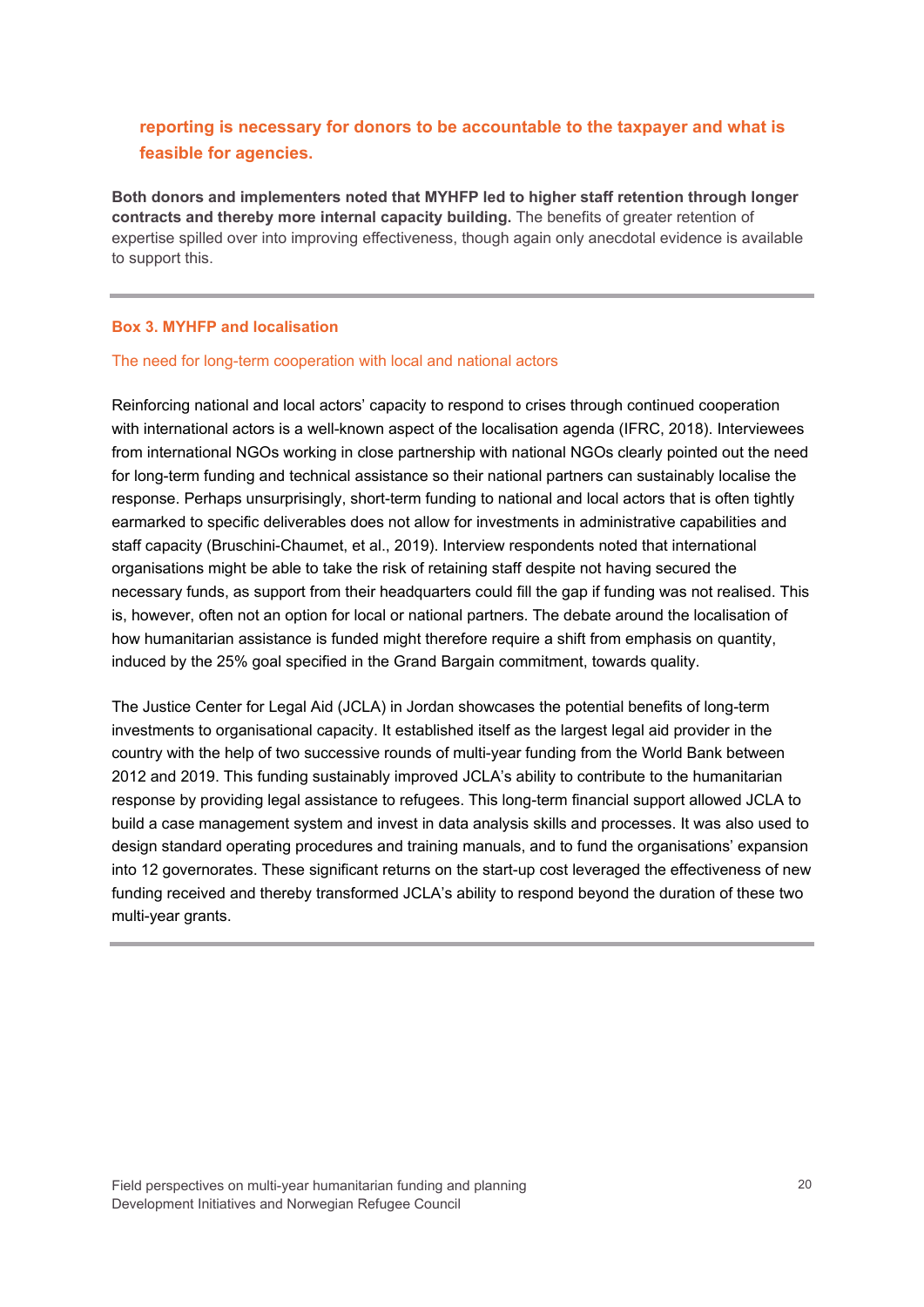### **Effectiveness through multi-year programming**

**Interviewees cited anecdotal evidence for a range of potential and experienced effectiveness gains unlocked by flexible MYHFP.** These perspectives from actors in Jordan and Lebanon reflect the established finding that effectiveness gains through MYHFP are not automatic but need to be carefully managed (NRC, FAO and OCHA, 2017; Levine, et al., 2019).

**Multi-year programming reportedly enables a continued presence geographically and with a target population**. This helps to build trust with affected communities. Implementers note this to be generally beneficial to the response but of particular importance for protection and participatory activities. It was also perceived to benefit processes around accountability to affected populations. A continued presence was also cited to improve the relationships with downstream partners (see Box 3) and responsible government ministries.

**A longer time frame of funding and programming also allows for a longer start-up phase, if necessary, with better baselines of the target population's needs and wider stakeholder consultations**. Implementers reported that this improved targeting and coordination with other implementing partners. Long-term programmes might also justify higher start-up costs of logistical infrastructure as returns on those investments are more predictable. This was cited to improve value for money, potentially beyond the duration of the programme for future funding. One donor noted that longer start-up phases to realise the benefits listed above are especially relevant for new approaches, as in a protracted crisis there usually are a range of existing programmes with short start-up phases to support.

**Flexible multi-year funding that can be shifted between budget lines and years allowed implementers to adapt programmes based on learning or changing need.** In terms of learning processes, respondents found that with a longer time frame of implementation it is feasible to obtain deeper insights through monitoring and evaluation of longitudinal outcome indicators. Several implementers also noted that their large-scale and long-term humanitarian programmes are much more likely to include parallel research or third-party monitoring processes, providing in-depth validation and learning.

**Recommendation 7: Donors and their implementing partners should jointly ensure learning through monitoring and evaluation is concluded before the annual review of the next year's MYHFP budget. As this might not always be possible (e.g. due to a lack of evidence on impact at the very outset of the activity), the flexibility to move funds between years could be beneficial.** 

**There is an opportunity in relatively stable crisis contexts for long-term humanitarian funding to facilitate a transition to a development response where possible.** This, however, requires a wider and context-specific discussion with traditional development actors on division of labour. This is to avoid scarce humanitarian resources being increasingly diverted into grey areas of the nexus, while shortfalls in immediate humanitarian need might still be present. Development funding and activities should also extend into this grey area so that the transition of response from humanitarian to development is a process shared by humanitarian and development actors. There is a distinction to be made between MYHF for purely humanitarian activities and MYHF that also targets development outcomes. In some instances, certain humanitarian needs can be addressed more sustainably by a

Field perspectives on multi-year humanitarian funding and planning Development Initiatives and Norwegian Refugee Council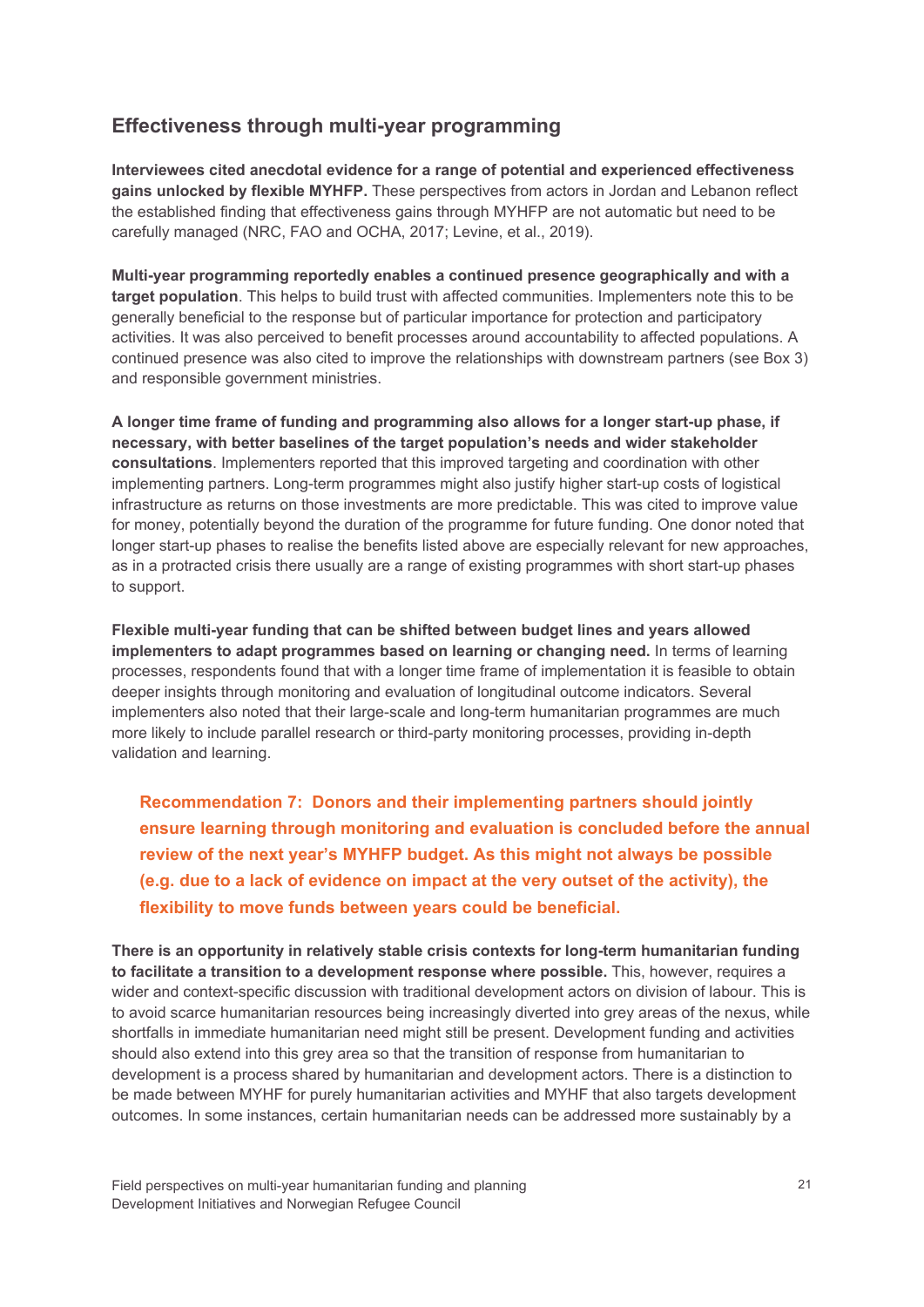long-term humanitarian response that also tackles their root causes. MYHF then incentivises the design of durable solutions through the predictability it provides.

**Recommendation 8: The Grand Bargain workstream on enhanced quality of funding should outline expectations of what MYHFP can achieve in different contexts, reflecting existing recommendations on how to successfully finance the nexus (NRC, FAO and UNDP, 2019), and clarify roles and responsibilities. This should be informed by experiences of humanitarian country teams.** 

Most of the evidence provided on perceived or potential improvements in effectiveness through MYHFP is anecdotal. Multiple donors and implementing agencies referenced that they see more meaningful reporting and better results for longer term activities, though these documents tend to remain undisclosed between the two parties.

**Recommendation 9: Donors should share existing reports from their implementing partners on improved outcomes through MYHFP from bilateral reporting, where possible.** 

#### **Box 4. MYHFP and gender**

#### Effects on gender-responsive and gender-transformative programming

The research gathered perspectives on how long-term funding might benefit programming through a gender lens. This seems particularly relevant in light of a recent finding in an evaluation of MYHFP that "gender was the single biggest determinant of a person's agency, in and out of crisis" (Levine, et al., 2019).

Respondents interpreted the corresponding interview question in two different ways: whether time frame of funding and programming makes activities more gender sensitive or more gender transformative. With regards to the former, most of the established implementers agreed that it is standard practice for them to design gender-sensitive programmes irrespective of their time frame. However, for organisations new to gender mainstreaming, MYHFP with a gender focus creates an incentive to build gender-sensitive organisational processes and culture that can trickle down from senior management to field teams. By allowing more time to build capacity on gender sensitivity, it is more likely to become part of the theory of change and not merely a tick box.

In terms of gender-transformative programming, many of the potential benefits of MYHFP still apply:

- Longer start-up phases with better, gender-sensitive baselines and targeting allow for a more appropriate response, especially as literature supports that different genders experience crises differently (Lafrenière, et al., 2019; IPPF, 2019).
- Consolidation of gender-related expertise.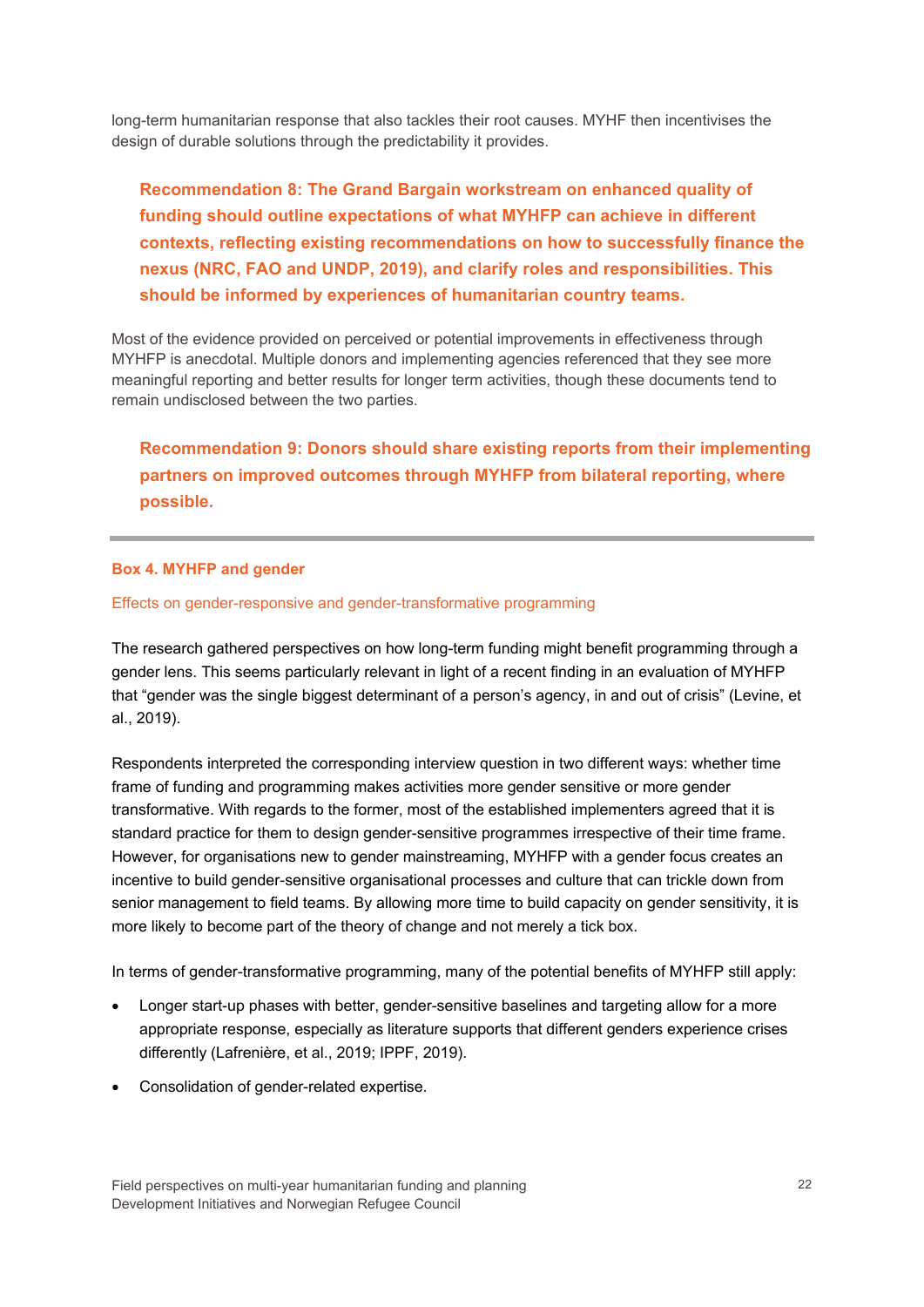- More effective policy work on changing norms and attitudes around gender roles and on the responsibility of the government in dealing with perpetrators of sexual and gender-based violence (SGBV) and assisting survivors. For instance, multi-year funding enabled the Lebanese women's rights organisation ABAAD to develop standard SGBV operations procedures and national case management curricula endorsed by the responsible ministries and universities.
- Increased ability to work on preventing SGBV through workshops on the causes of harmful behaviours instead of purely reacting to incidents.
- Building trust in safe spaces for SGBV survivors.

Some of these aspects (e.g. prevention and policy activities) come back to the question of what the ambition of humanitarian funding is: to respond only to immediate need or to also address its root causes.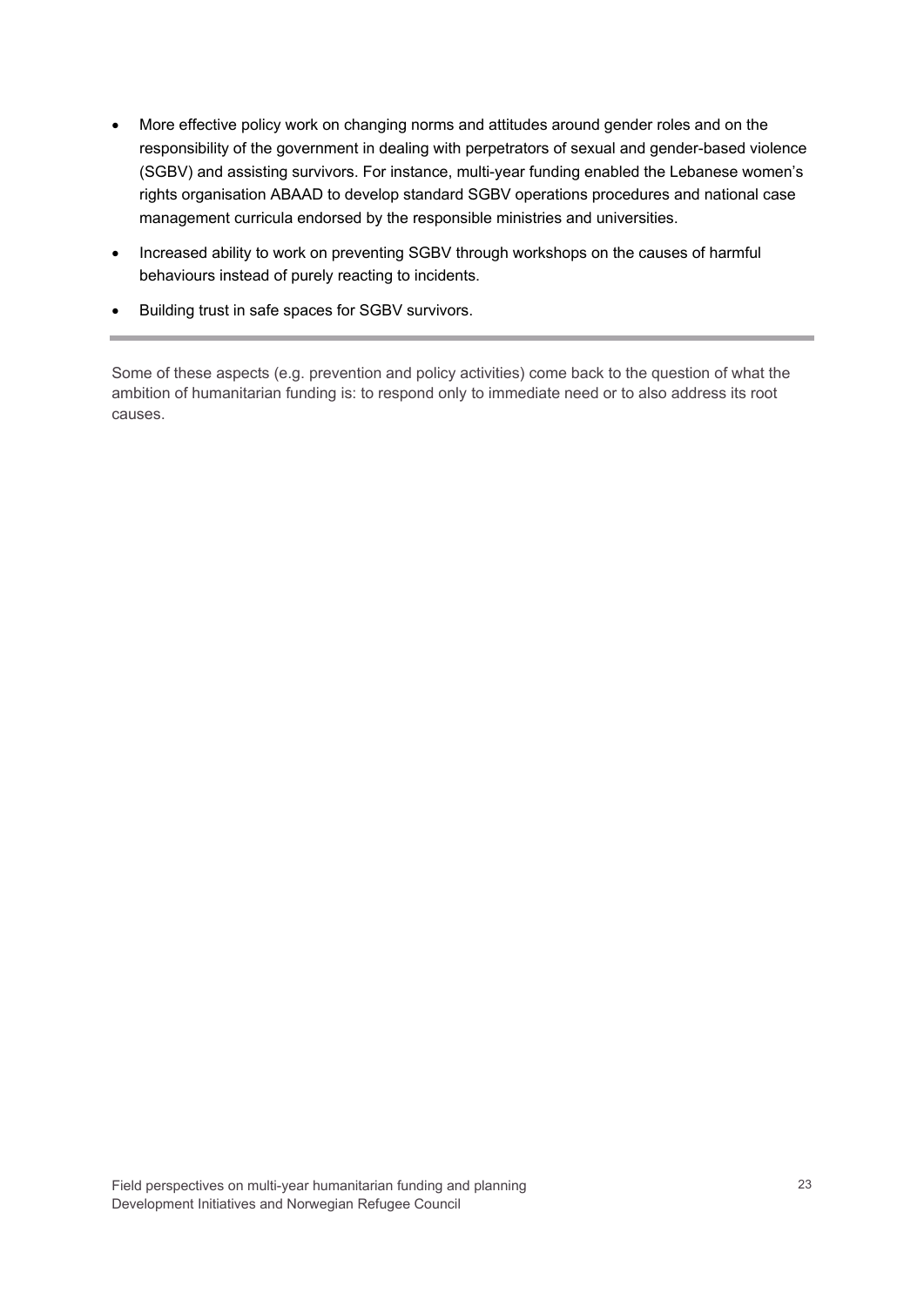# **Conclusion**

It's evident from the field experiences that the time frame of funding and planning is only part of the story. Funding needs to be accompanied by flexibility to adapt to changing contexts, and a critical mass of predictable funding is required to transform a humanitarian response. The latter was also found to be relevant to unlocking the benefits of MYHFP at scale by enabling implementers to increasingly pass on MYHF to downstream partners. The challenge therefore remains under which conditions donors can provide the required levels of MYHF for implementers' operations to move to the longer term across their humanitarian response. A critical first step will be to agree a shared definition of MYHFP and what it will achieve. Without this, productive stakeholder discussions and monitoring of progress will be extremely difficult. Continued sharing of insights around how to effectively facilitate MYHFP – amongst both donors and implementers at country and global levels – is needed to harness the increasingly convincing case for long-term humanitarian approaches in protracted contexts and to inform their operationalisation.

The research also identified clear links with other areas and workstreams of the Grand Bargain. The challenge around providing predictable sub-grants to build organisational capacity is highly relevant to the localisation of humanitarian assistance. Harmonised financial reporting is likely to be required to free up administrative capacity to satisfy accountability demands by donors to increase their predictable and flexible funding. Lastly, while not a separate workstream anymore, the cross-cutting issue of operationalising the humanitarian–development nexus might depend on finding the right arrangements of predictable and flexible funding in the right contexts. This raises bigger questions around what the humanitarian response can realistically set out to achieve, and what role traditional development actors should play in it. The answers will be context specific, which is why protracted and relatively stable contexts, such as Jordan and Lebanon, might serve as most suitable starting points for more learning by doing more MYFHP.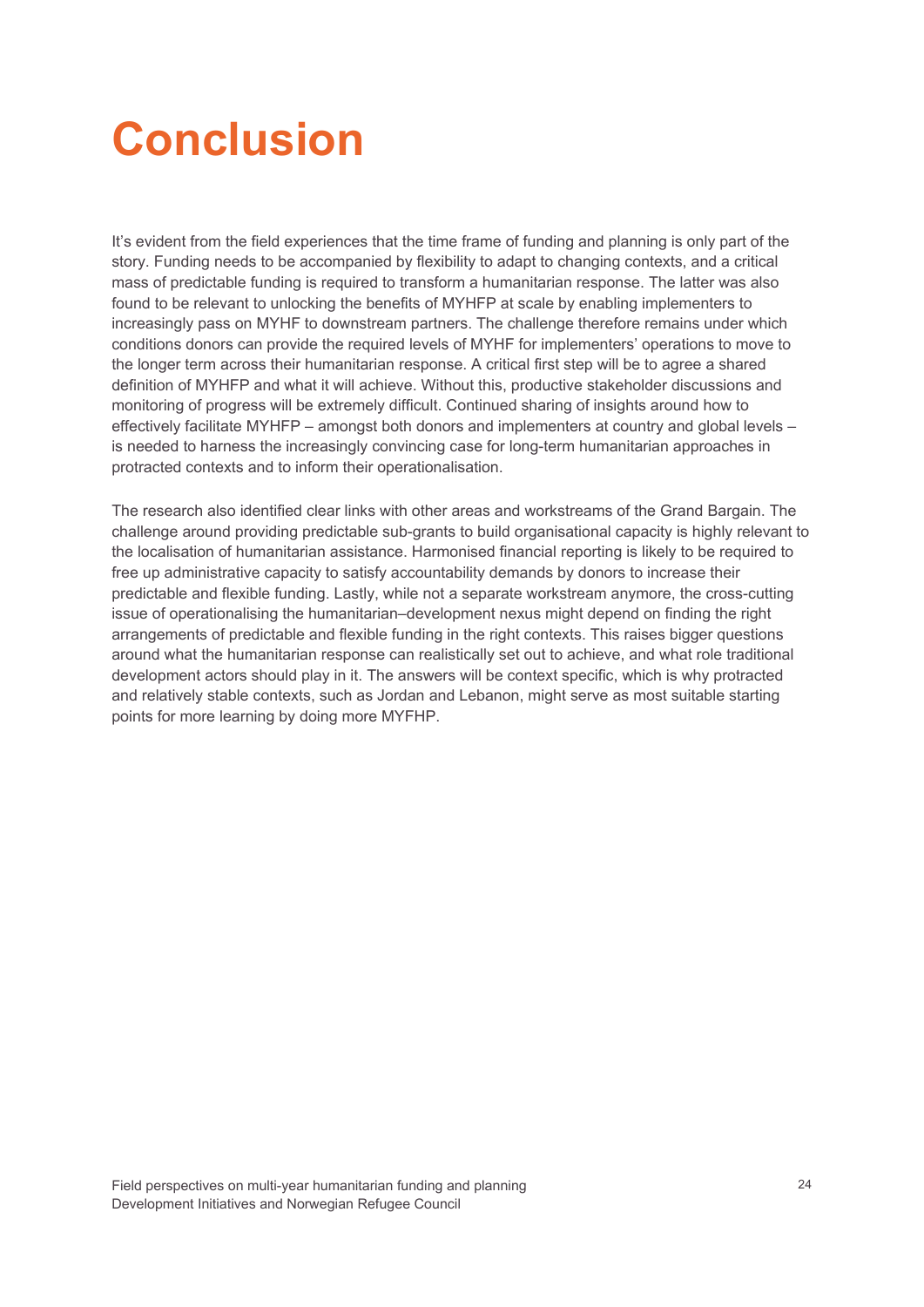## **Annex: Interviewees**

| <b>Name</b>              | Organisation                                                     | Geographical<br>responsibility |
|--------------------------|------------------------------------------------------------------|--------------------------------|
| Ghida Anani              | ABAAD                                                            | Lebanon                        |
| <b>Clare Nubel</b>       | <b>ActionAid</b>                                                 | Jordan                         |
| George Ghali             | <b>ALEF</b>                                                      | Lebanon                        |
| <b>Heather Patterson</b> | Canada                                                           | Regional                       |
| Nathalia Watanabe        | <b>COOPI</b>                                                     | Lebanon                        |
| Fadi Al-Mua'qat          | Australian Government Department of<br>Foreign Affairs and Trade | Jordan                         |
| Rana Nassar              | UK Government Department for<br>International Development (DFID) | Jordan                         |
| <b>Tom Russell</b>       | <b>DFID</b>                                                      | Lebanon                        |
| <b>Isabelle Saade</b>    | Dorcas                                                           | Lebanon                        |
| Salman Husain            | Danish Refugee Council (DRC)                                     | Lebanon                        |
| Suzanne Elder            | <b>DRC</b>                                                       | Jordan                         |
| Jamale Chedrawi          | European Commission Humanitarian<br>Aid Office (ECHO)            | Lebanon                        |
| Aly-Khan Rajani          | Embassy of Canada                                                | Lebanon                        |
| Tor Håkon Tordhol        | <b>Embassy of Norway</b>                                         | Lebanon                        |
| Francois Landiech        | <b>Embassy of Sweden</b>                                         | Lebanon                        |
| André Huber              | <b>Embassy of Switzerland</b>                                    | Regional                       |
| Sabine<br>Rosenthaler    | <b>Embassy of Switzerland</b>                                    | Jordan                         |
| Jana Zemp                | <b>Embassy of Switzerland</b>                                    | Lebanon                        |
| Ryan Knox                | <b>EU Regional Trust Fund</b>                                    | Lebanon                        |
| Peer Koelling            | German Federal Foreign Office                                    | Regional                       |
| Jurg Montani             | International Committee of the Red<br>Cross                      | Jordan                         |
| Ani Melikyan             | <b>International Rescue Committee</b>                            | Jordan                         |
| Ayesha Al Omary          | <b>JCLA</b>                                                      | Jordan                         |
| <b>Hadeel Abdel Aziz</b> | <b>JCLA</b>                                                      | Jordan                         |
| <b>Marion Cassiat</b>    | Jesuit Refugee Service                                           | Regional                       |
| Amy Schmidt              | Norwegian Refugee Council (NRC)                                  | Jordan                         |
| Chiara Fabrizio          | <b>NRC</b>                                                       | Jordan                         |
| Dan Sissling             | <b>NRC</b>                                                       | Lebanon                        |

Field perspectives on multi-year humanitarian funding and planning Development Initiatives and Norwegian Refugee Council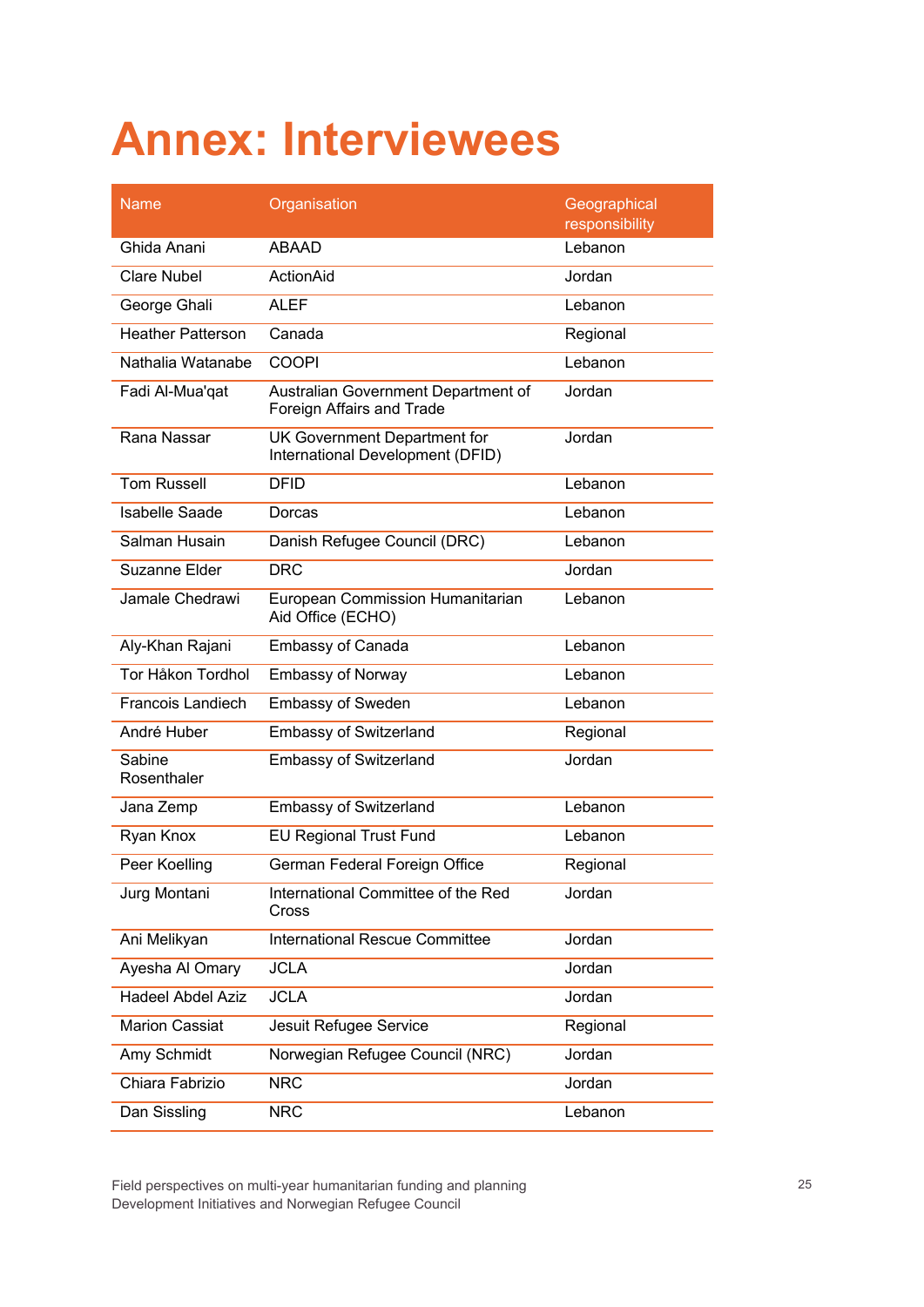| Kate McGrane                  | <b>NRC</b>                                            | Lebanon  |
|-------------------------------|-------------------------------------------------------|----------|
| <b>Muriel Tschopp</b>         | <b>NRC</b>                                            | Jordan   |
| Bachir Ayoub                  | Oxfam                                                 | Lebanon  |
| Isa Miah                      | Oxfam                                                 | Jordan   |
| <b>Emily Whitehead</b>        | Trócaire                                              | Lebanon  |
| Magalie Salazar               | UN OCHA                                               | Lebanon  |
| Amani Salah                   | UN OCHA                                               | Jordan   |
| Filippo Busconi<br>Ricci Oddi | UN OCHA                                               | Jordan   |
| <b>Zola Dowell</b>            | UN OCHA                                               | Jordan   |
| Tom Lambert                   | <b>United Nations Development</b><br>Programme (UNDP) | Lebanon  |
| Carla Calvo<br>Manosa         | <b>UNHCR</b>                                          | Lebanon  |
| Fiona Allen                   | <b>UNHCR</b>                                          | Jordan   |
| Francesco Bert                | <b>UNHCR</b>                                          | Jordan   |
| Jessica Gut                   | <b>UNHCR</b>                                          | Jordan   |
| Marina Aksakalova             | <b>UNHCR</b>                                          | Lebanon  |
| Victoria<br>Sukhanova         | <b>UNHCR</b>                                          | Lebanon  |
| Jacqueline Chu-               | <b>United Nations Children's Fund</b>                 | Jordan   |
| Montell                       | (UNICEF)                                              |          |
| Maxime Bazin                  | <b>UNICEF</b>                                         | Lebanon  |
| Monica Arach                  | <b>UNICEF</b>                                         | Regional |
| Sarah Hague                   | <b>UNICEF</b>                                         | Lebanon  |
| Kholud S. Al<br>Edwan         | US Bureau of Population, Refugees,<br>and Migration   | Jordan   |
| <b>Emily Fredenberg</b>       | <b>WFP</b>                                            | Lebanon  |
| Jacqueline De<br>Groot        | <b>WFP</b>                                            | Jordan   |
| Yasmine Kara                  | <b>WFP</b>                                            | Lebanon  |
| Hans Bederski                 | <b>World Vision</b>                                   | Lebanon  |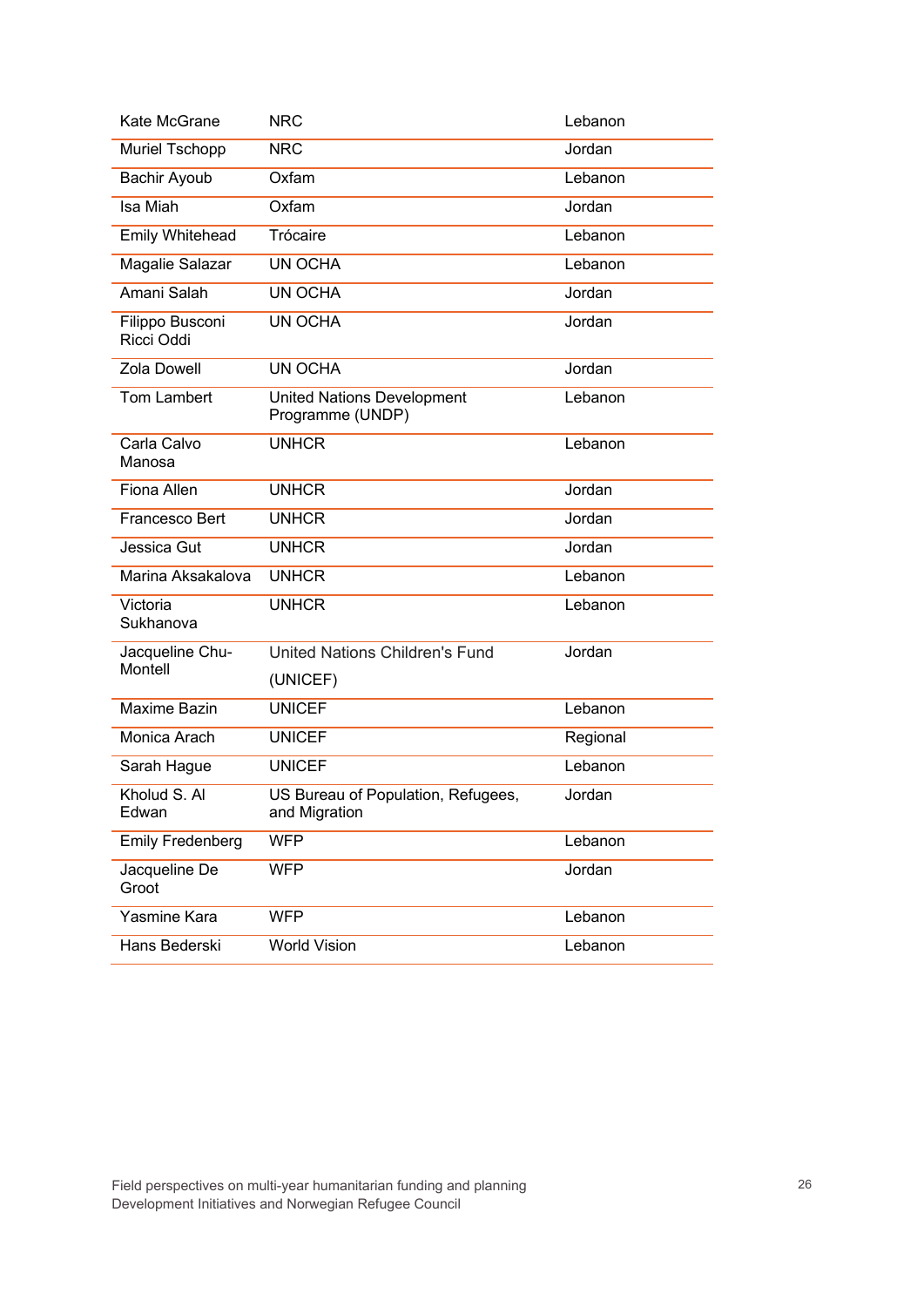## **References**

3RP, 2019. *2019 Progress Report.* Available at: http://www.3rpsyriacrisis.org/wp-content/uploads/2019/08/Midyear2019.pdf

Bruschini-Chaumet, C., Shama, H., Othman, N. & van Hilten, M., 2019. *The Localization of Aid in*  Jordan and Lebanon: Barriers and Opportunities for Women-led Organizations, s.l.: LSE and ActionAid Arab Region.

Cabot Venton, C., 2013. *Value for Money of Multi-year Approaches to Humanitarian Funding,* s.l.: s.n.

Development Initiatives, 2019. *GHA report 2019,* Bristol: Development Initiatives.

Development Initiatives, 2019. *Global trends in multi-year humanitarian funding,* Bristol: Development Initiatives.

Government of Lebanon and UN, 2019. *Lebanon Crisis Response Plan 2017-2020 (2019 update).* Available at: https://reliefweb.int/sites/reliefweb.int/files/resources/67780.pdf

Grand Bargain, 2016. *The Grand Bargain - A Shared Commitment to Better Serve People in Need.* Available at: https://reliefweb.int/sites/reliefweb.int/files/resources/Grand\_Bargain\_final\_22\_May\_FINAL-2.pdf

IFRC, 2018. *Localization - what it means and how to achieve it.* Available at: https://media.ifrc.org/wp-content/uploads/sites/5/2018/05/Localization-external-policybrief-4-April-2.pdf

IPPF, 2019. *Delivering transgender dignity kits in a disaster.* Available at: https://www.ippf.org/blogs/sri-lanka-transgender-dignity-kits-humanitarian [Accessed September 2019].

Lafrenière, J., Sweetman, C. & Thyline, T., 2019. Introduction: gender, humanitarian action and crisis response. *Gender & Development,* 27(2), pp. 187-201.

Levine, S., Sida, L., Gray, B. & Cabot Venton, C., 2019. *Multi-year humanitarian funding: a thematic evaluation,* London: Humanitariian Policy Group.

MOPIC, 2018. *Jordan Response Plan for the Syria Crisis 2018-2020.* Available at: https://static1.squarespace.com/static/522c2552e4b0d3c39ccd1e00/t/5ab3565f8a922d5e4a011286/1 521702505515/JRP+Final+Copy+21-3.pdf

NRC, FAO and OCHA, 2017. *Living up to the promise of multi-year funding,* s.l.: NRC, FAO, UN OCHA.

NRC, FAO and UNDP, 2019. *Financing the nexus: gaps and opportunities from a field perspective,*  s.l.: NRC, FAO and UNDP.

Field perspectives on multi-year humanitarian funding and planning Development Initiatives and Norwegian Refugee Council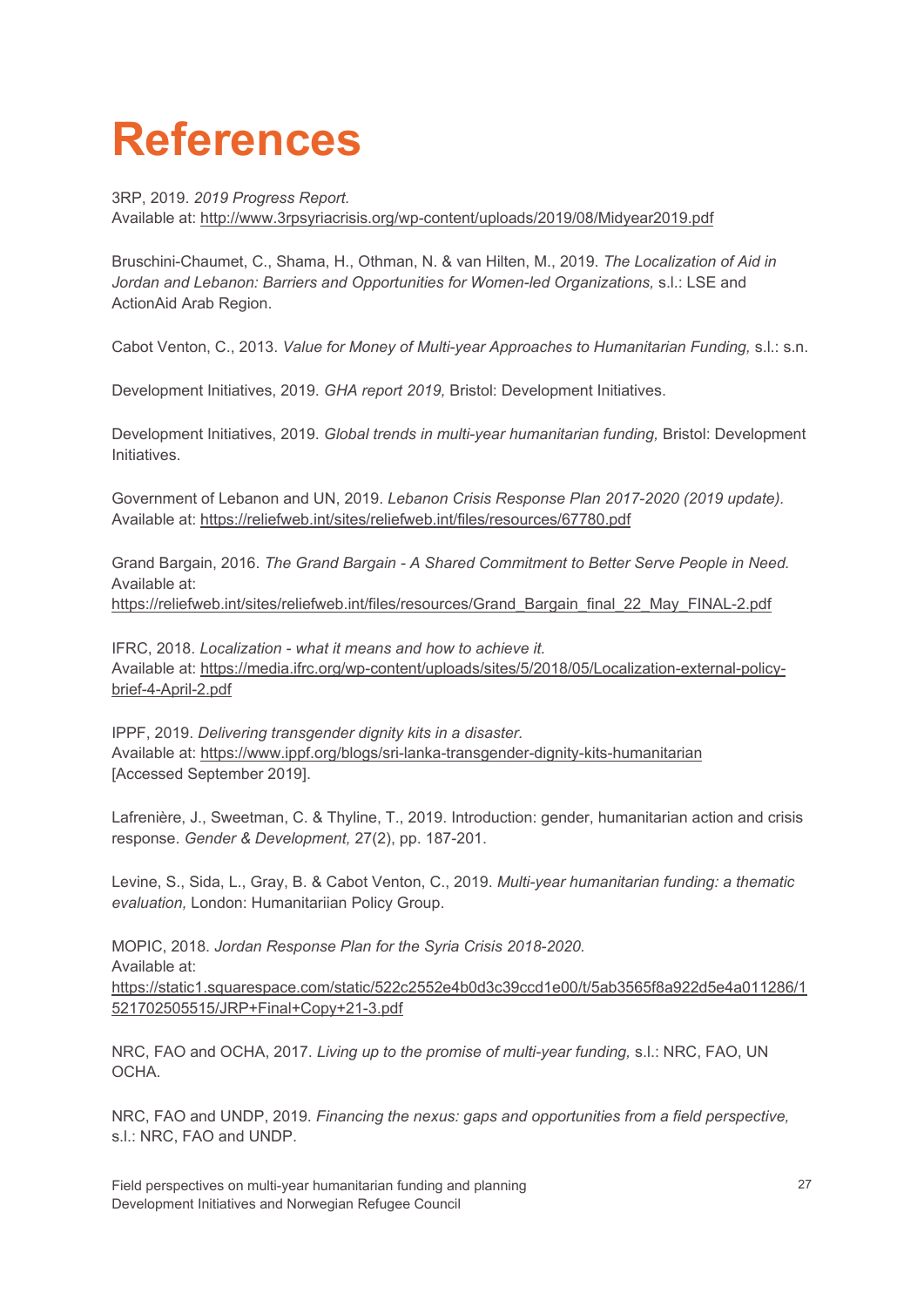ODI, 2019. *Grand Bargain Annual Independent Report 2019,* London: Overseas Development Institute.

OECD, 2017. *Multi-year humanitarian funding,* Paris: OECD.

SIDA, 2018. *Synergies between reduced earmarking and multi-year funding within the Grand Bargain,*  s.l.: unpublished.

UNICEF, 2018. *Multi-Year Flexible Funding: Best Practices, Opportunities and Examples,* s.l.: UNICEF Jordan and Lebanon.